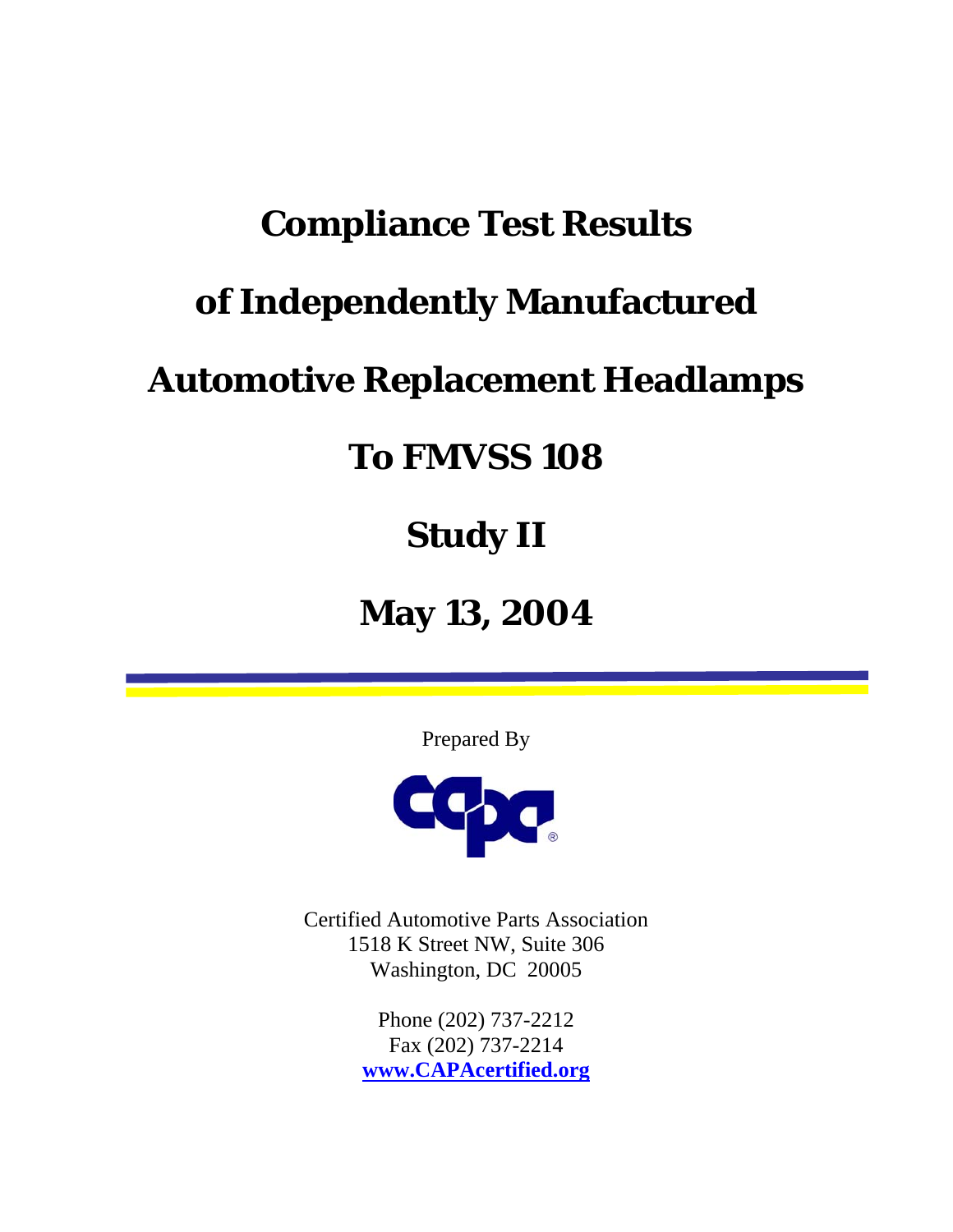## **Table of Contents**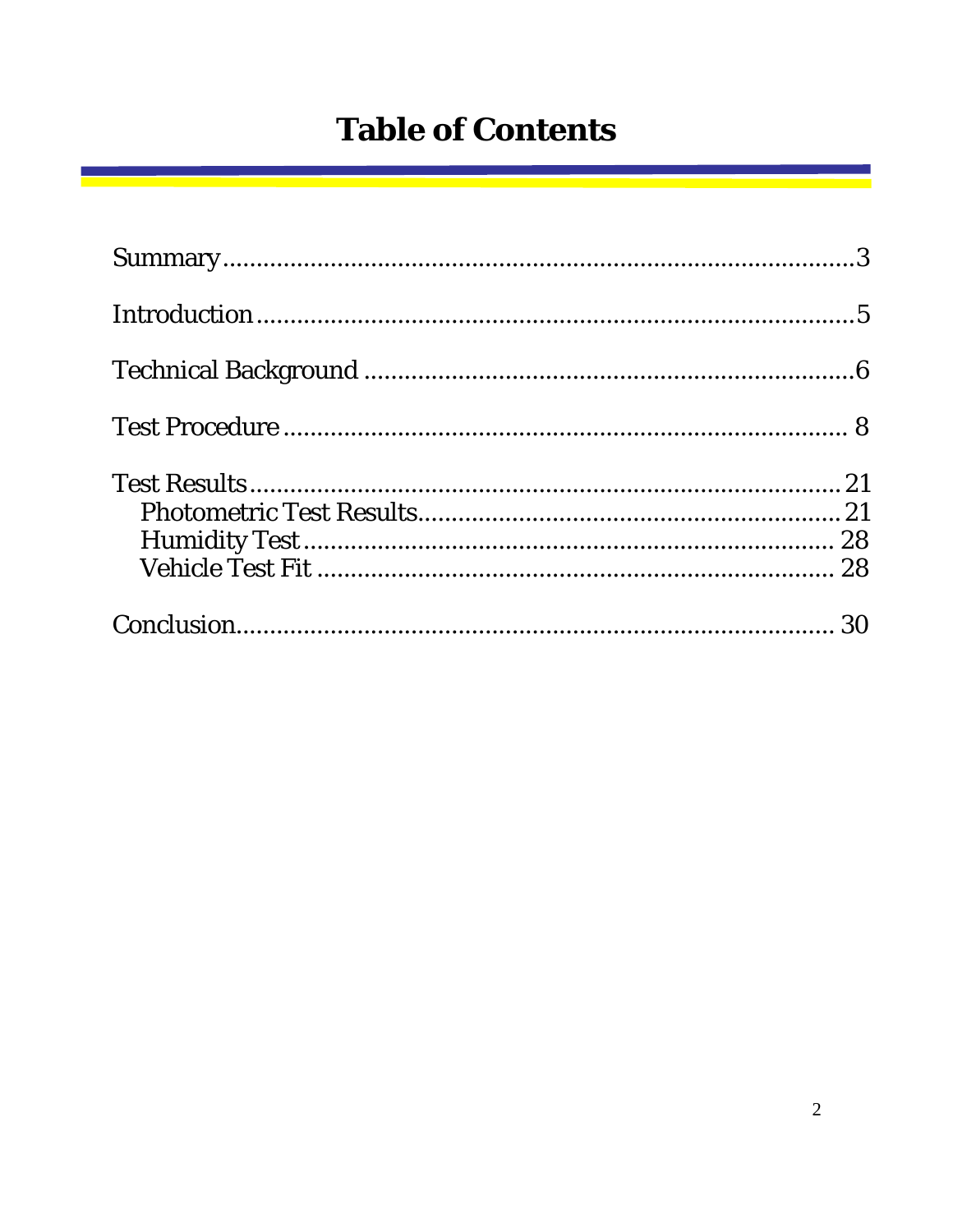#### **Summary**

The United States Code of Federal Regulations provides standards for the performance of automotive exterior lamps and reflective devices. The standards are described in Title 49, Part 571-Federal Motor Vehicle Safety Standards, Standard Number 108 (FMVSS 108).

Compliance with FMVSS 108 is required of both original equipment and replacement lighting components. Replacement lighting components include those manufactured under a car company's brand as well as independently produced replacement parts.

This report is the second document released in twelve months that offers a recent examination of independently produced lights and their compliance with FMVSS 108 requirements. Two of the top ten selling replacement headlamp models supplied by original equipment (OE) and independent manufacturers were evaluated for conformance to FMVSS 108. These are lights designed for use on the Ford Taurus (2000-2003) and Toyota Camry (2000-2001). Aftermarket headlamps used in this study were manufactured by TYC and DEPO, two of the leading independent automotive lighting suppliers. Although this report is limited to headlamps, FMVSS 108 also encompasses other exterior lighting components such as taillamps, stoplamps, turn signal lamps, reflex reflectors, backup lamps, and side markers.

This study indicates that a high percentage (100%) of the independently manufactured replacement headlamps included in this study failed to conform to the photometric requirements of FMVSS 108. This data was developed by testing five (5) headlamps of each model and from each manufacturer for a total of fifteen (15) headlamps. Because one of the supplier's headlamps could not achieve "in-vehicle position" in the photometric fixture, no photometric data was recorded. This prevented us from testing all 20 of the samples. This inability to achieve "in-vehicle position" immediately failed the part with regard to the photometric requirements of FMVSS 108.

Conversely, a low percentage (10%) of the original equipment replacement manufactured headlamps included in this study failed to conform to the photometric requirements of FMVSS 108. Five (5) headlamps of each model were tested, for a total of ten (10) lamps.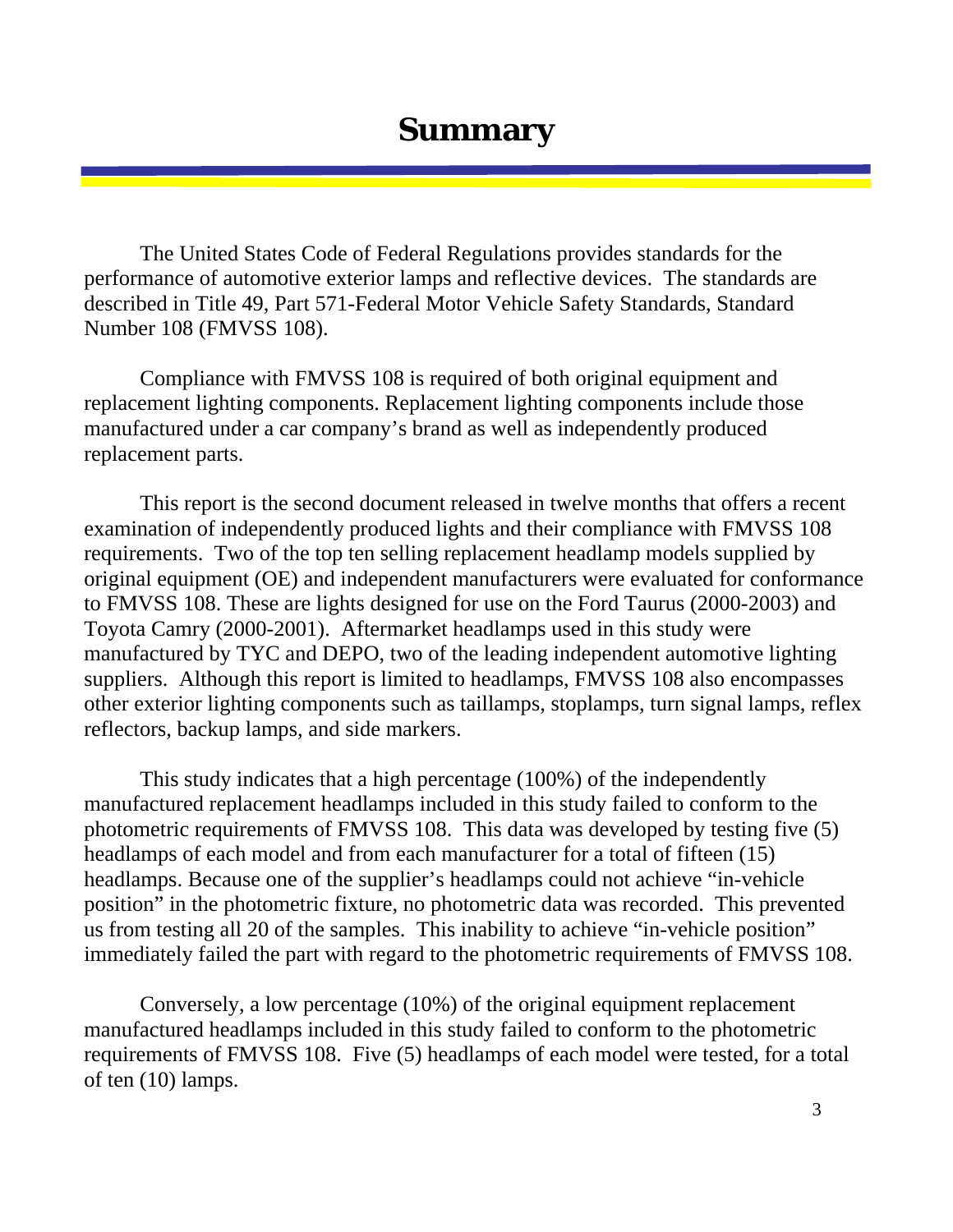#### **Summary**

In addition to a high rate of nonconformance to FMVSS 108 requirements, some of the independently produced headlamps for the Taurus and Camry were found to show variations in fit when compared to the original equipment replacement headlamps. Some of the fit variations included mounting clips that fit too loosely causing the lamp to "wobble" in the vehicle, as well as areas of excessive high flush and wide gap when fit on a car. The variation in fit may indicate that the independent manufacturers are not appropriately referencing the actual vehicles during their development process.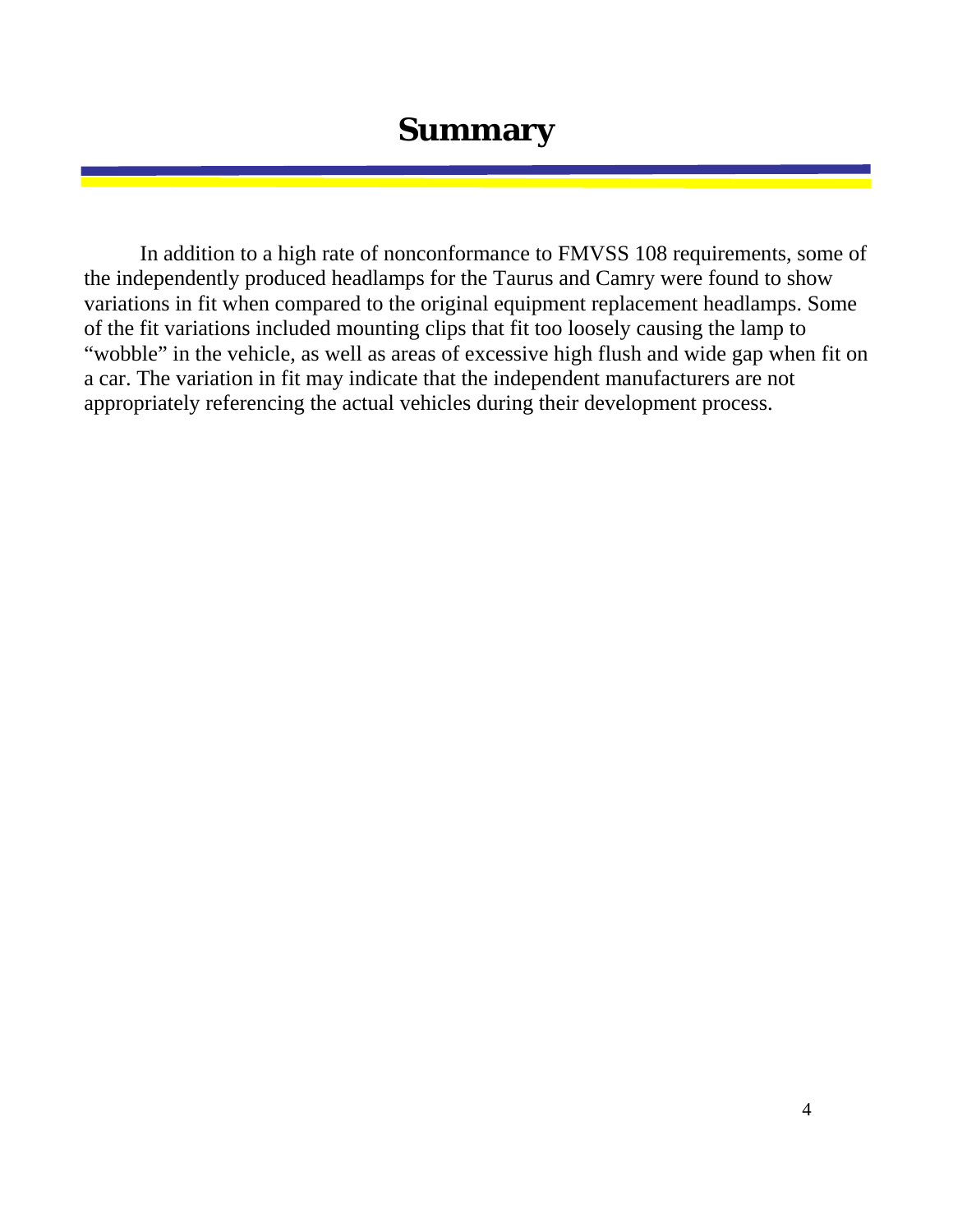#### **Introduction**

The United States Code of Federal Regulations provides standards for the performance of automotive exterior lamps and reflective devices. The regulatory documentation is referenced as Title 49, Part 571-Federal Motor Vehicle Safety Standards, Standard Number 108 (hereafter cited as FMVSS 108).

FMVSS 108 specifies both original equipment and replacement lighting components. The "replacement" aspect of the regulation includes components supplied by an original equipment manufacturer as well as independent sources.

This report is the second document released in 12 months, which provides insight into the current state of independent lighting as it relates to the FMVSS 108 requirements. Two (2) of the top ten selling headlamp models supplied by original equipment replacement manufacturers and independent manufacturers were evaluated for conformance to FMVSS 108, the Ford Taurus (2000-2003), and the Toyota Camry (2000-2001). The original equipment replacement headlamps were manufactured by licensed Ford and Toyota suppliers. The independently manufactured headlamps selected for this study were manufactured by TYC and DEPO, two of the leading independent automotive lighting suppliers. Although this report is limited to headlamps, FMVSS 108 also encompasses other exterior lighting components such as taillamps, stoplamps, turn signal lamps, reflex reflectors, backup lamps, and side markers.

This study indicates that 100% of the independently manufactured replacement headlamps tested failed to conform to the photometric requirements of FMVSS 108, while 10% of the original equipment replacement manufactured headlamps included in this study failed to conform to the photometric requirements of FMVSS 108.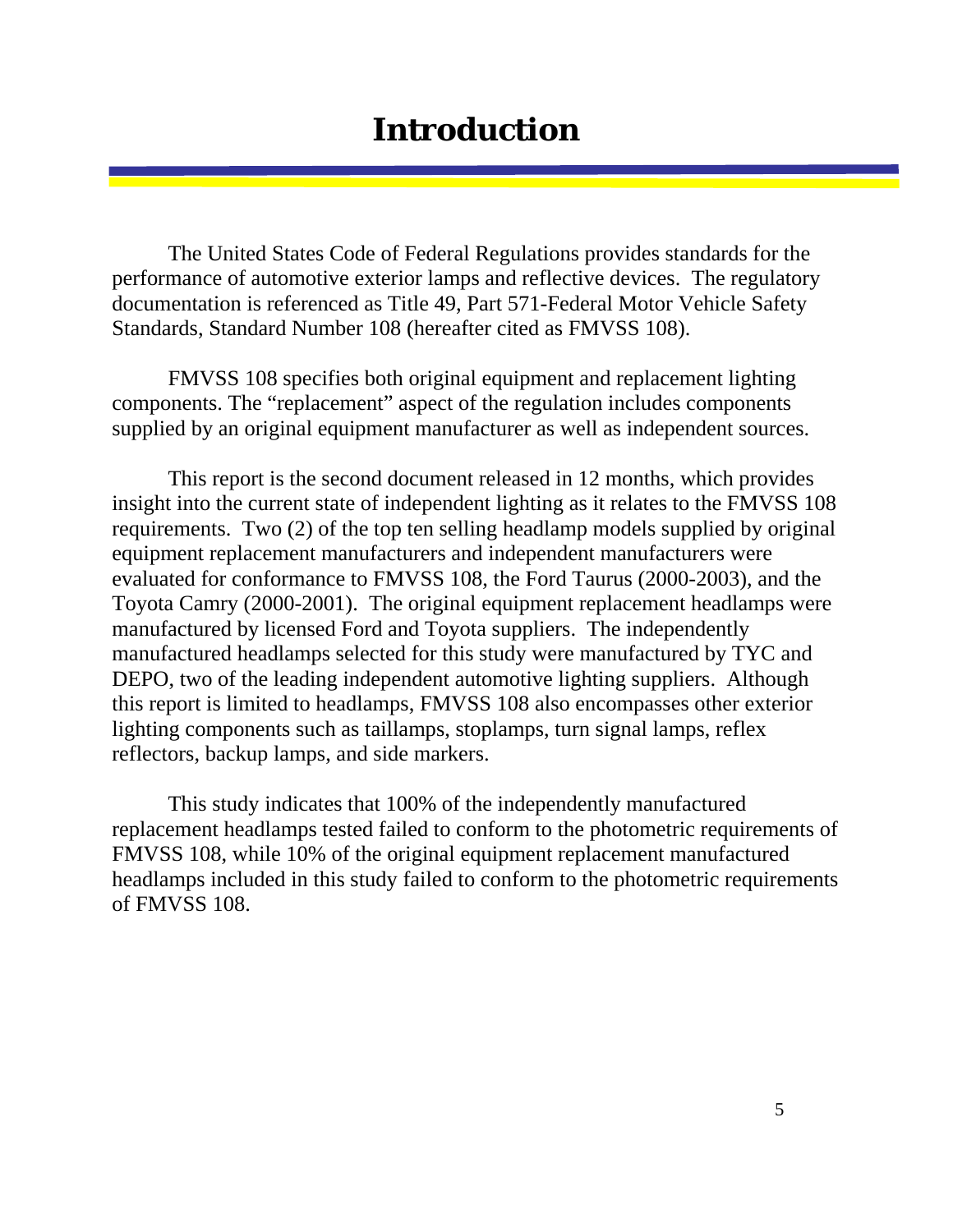### **Technical Background**

FMVSS 108 includes several categories of performance requirements. However, the most prominent feature of the FMVSS 108 standard is the "photometric" performance. The photometric performance of a headlamp must meet at least three distinct requirements.

- 1.) Photometric testing consists of the measurement of light intensity at defined test points in a beam pattern. FMVSS 108 provides the beam pattern test point locations and the associated light intensity requirements at the respective locations.
- 2.) The photometric requirements for the headlamp beam pattern must be satisfied when the lamp is aimed in accordance with the aiming device or aiming features of the lamp.
- 3.) After the low beam has met the requirements of 1.) and 2.) above, the high beam must pass with the lamp in the same position. No additional aiming can be performed to bring the high beam into conformance. The low beam pattern is tested initially.

FMVSS 108 provides aiming instructions and criteria for the range of acceptable aiming devices incorporated into automotive headlamps. Both of the lights included in this study are aimed using a procedure referenced as Visual Optical Left (VOL) or Visual Optical Right (VOR). In order to eliminate any visual subjectivity, Visual Optical aiming is performed by a computer, which positions the beam horizontally and vertically on a target surface in the photometric laboratory based on the characteristics of its illuminated pattern. Both the Ford Taurus and Toyota Camry in this study employ the use of VOR aim. Since lamps are aimed based on their beam pattern characteristics, it is possible for a beam pattern to fail intensity requirements that are needed in order to position it accurately. As a result, a headlamp may be photometrically non-conformant in the aiming stage of the testing.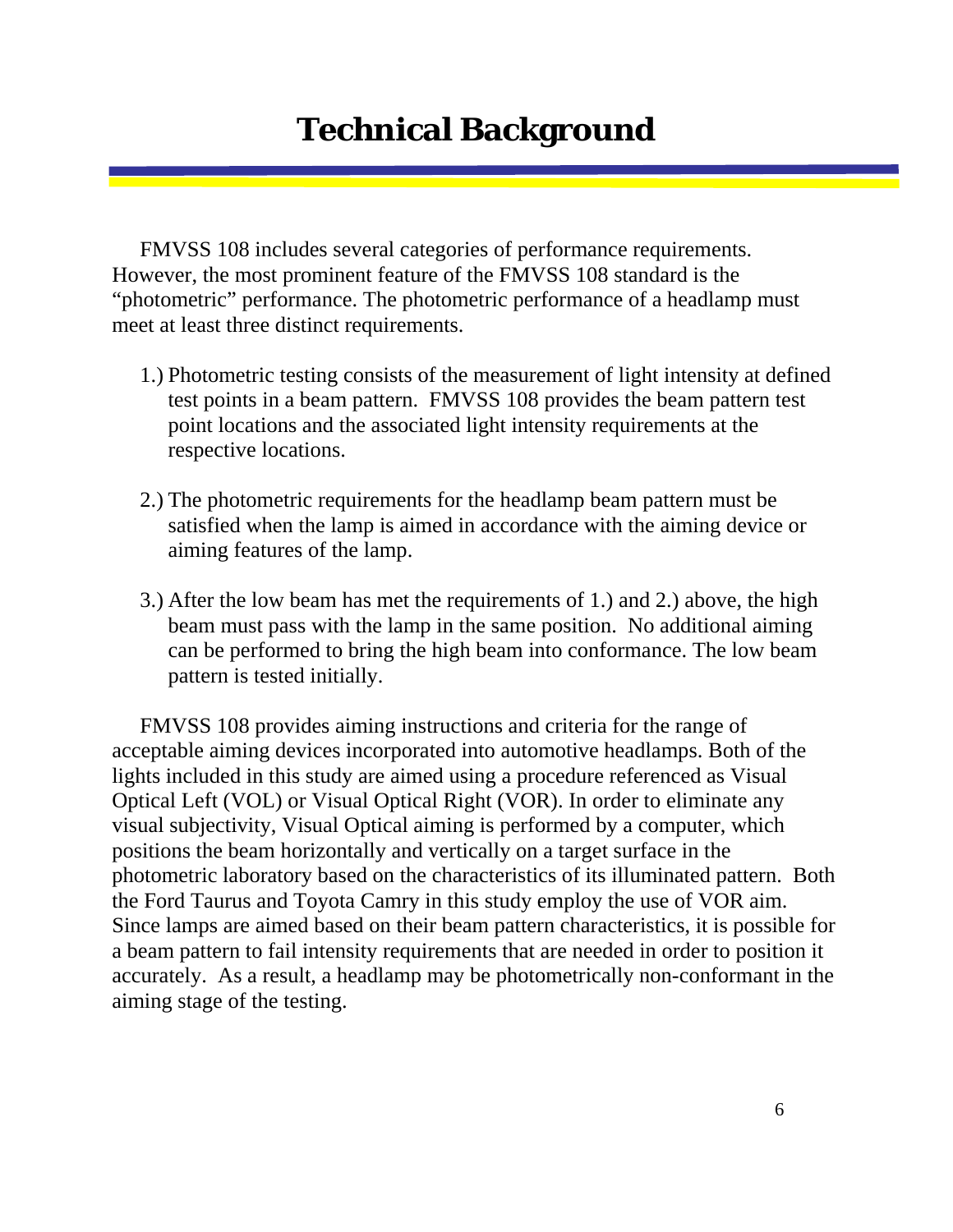## **Technical Background 2.0R 3.0R**



**Figure 1. Representation of the VOR aiming grid laid over a headlamp beam pattern. Proper vertical aim of the headlamp is carried out by the goniophotometer.**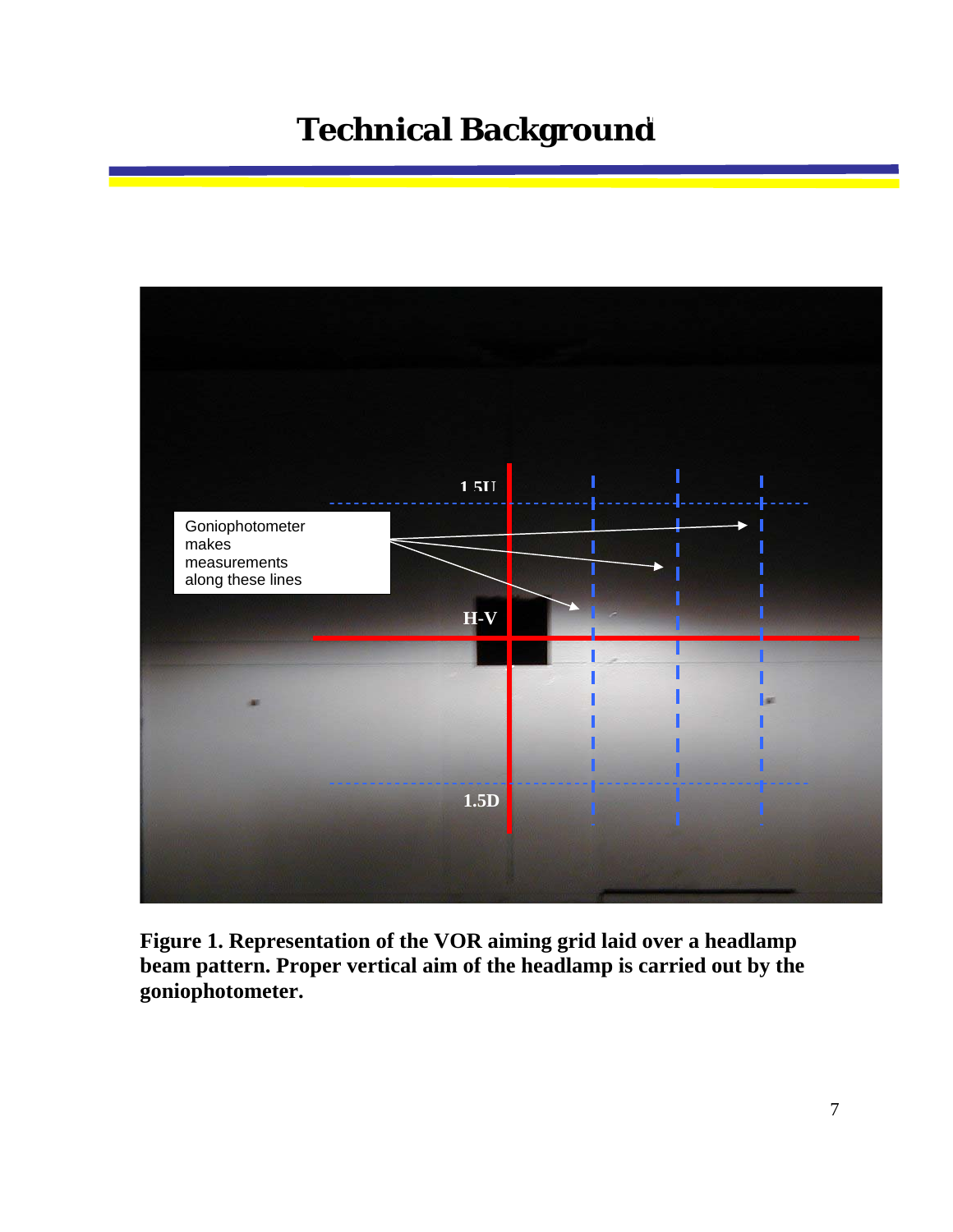#### Headlamp Test Samples:

The headlamp models selected for this study included a left hand (LH) 2000- 2003 Ford Taurus, and a left hand (LH) 2000-2001 Toyota Camry. These models were found to be two of the top ten selling vehicles in the United States and therefore represent a significant quantity of lamps produced for the market. Five (5) headlamps manufactured by the original equipment replacement manufacturer, TYC and DEPO were purchased for each vehicle model (30 total samples). The headlamps were purchased through the same distribution network that a collision repair shop would utilize to procure replacement parts produced by both original equipment replacement and independent manufacturers. Photometric testing was performed on five (5) headlamps for each model and from each manufacturer, with the exception of the DEPO Ford Taurus headlamp, which could not be mounted to the photometric fixture based upon OEM in-vehicle position mounting point data. The lot numbers of the test headlamps are provided in Table 1.

| <b>Test</b>   | LH Ford Taurus (2000-2003) |          |            | LH Toyota Camry (2000-2001) |             |            |
|---------------|----------------------------|----------|------------|-----------------------------|-------------|------------|
| Sample        | <b>OE</b>                  | DEPO*    | <b>TYC</b> | <b>OE</b>                   | <b>DEPO</b> | <b>TYC</b> |
| A             | 082703                     | 13010027 | 04030308   | 00913                       | 130030003   | 08120309   |
| B             | 082703                     | 13010027 | 04030308   | 01313                       | 130030003   | 01180308   |
| $\mathcal{C}$ | 073103                     | 13010027 | 04030308   | 16613                       | 130030003   | 08120309   |
| D             | 082703                     | 13010027 | 04030308   | 02113                       | 130030003   | 08120309   |
| E             | 082703                     | 13010027 | 04030308   | 16613                       | 130030003   | 08120309   |

\* DEPO lot numbers for reference only. Parts did not undergo photometric testing because they did not fit into the fixture based upon OEM in-vehicle position mounting point data.

#### **Table 1. Lot Number Identification of Headlamp Test Samples**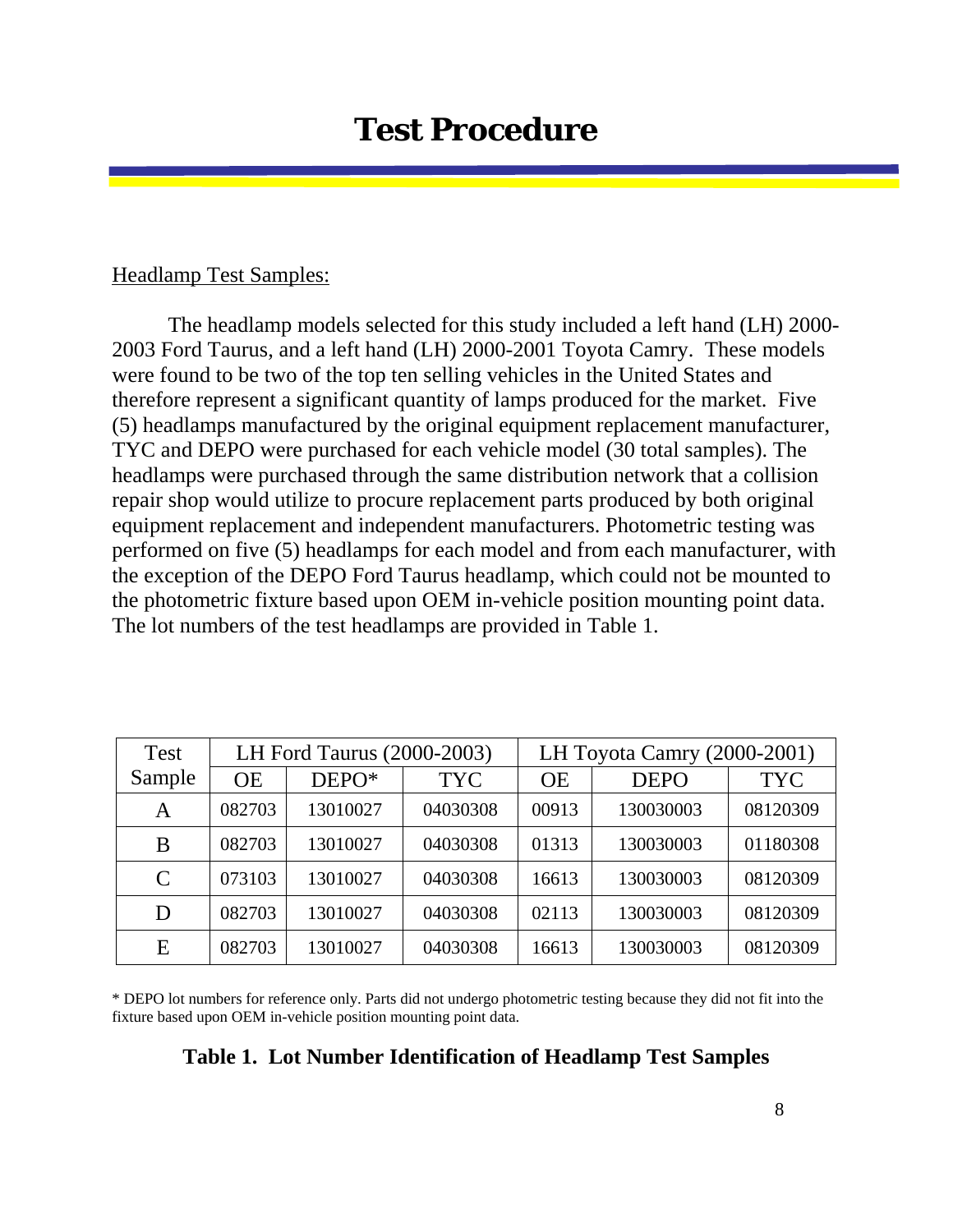The majority of the test samples for a given model and manufacturer were derived from the same manufacturing lot. The exception to this was the OE Toyota Camry where the test samples were divided between four different lots, and the TYC Toyota Camry which included 2 different lots. Photometric Test Fixtures:

*Compliance with FMVSS 108 requires the lamps to be oriented in an "invehicle" position. In order to fulfill this requirement, photometric test fixtures were constructed based on dimensional data procured from vehicles.* 

*Figure 2. and Figure 3. provides views of a 2003 Ford Taurus and 2001 Toyota Camry headlamp mounted in the respective vehicles.* 



**Figure 2. 2003 Ford Taurus exhibiting a LH Headlamp.**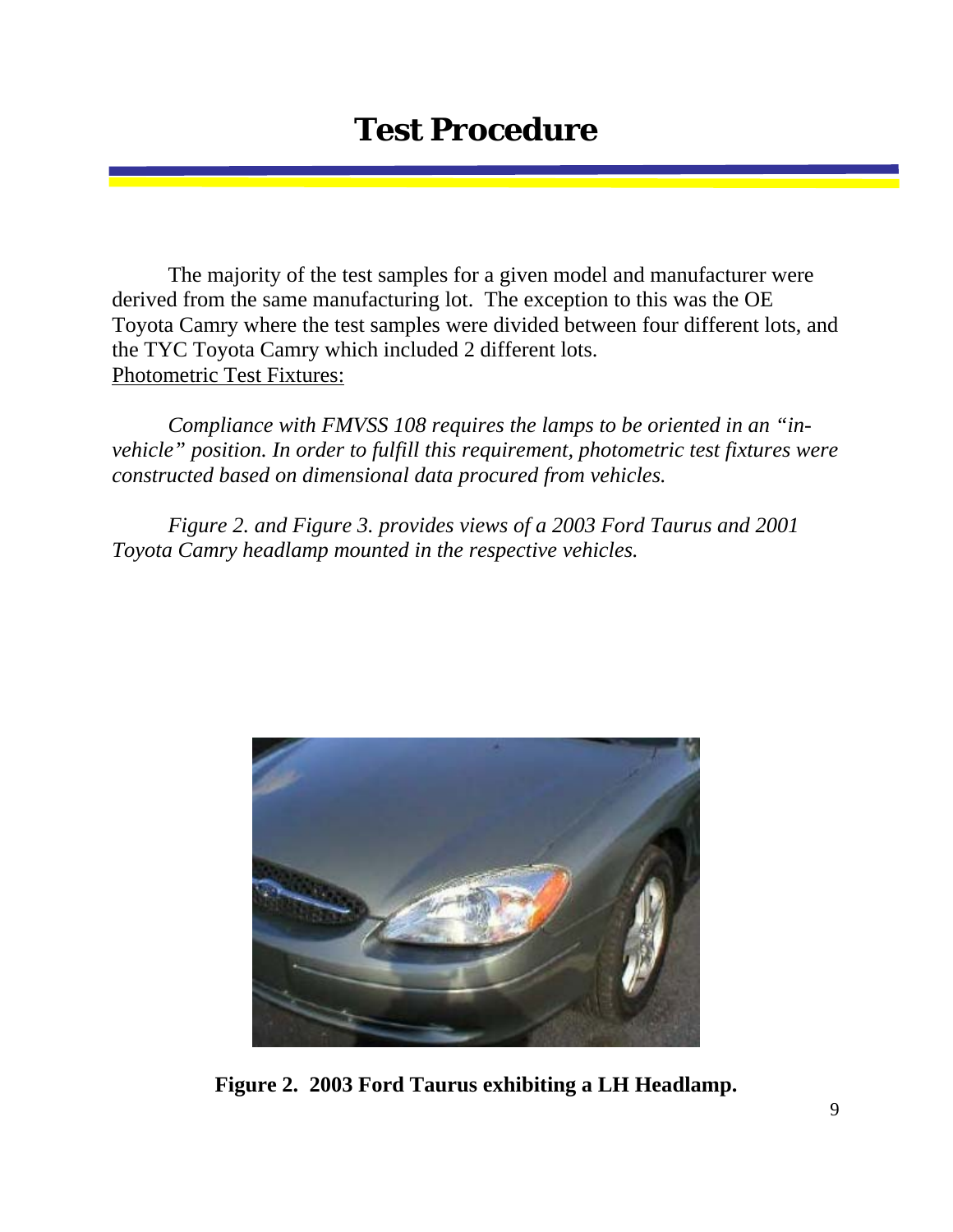

**Figure 3. 2001 Toyota Camry exhibiting a LH Headlamp.** 

*Vehicle headlamp mounting locations were measured using a Coordinate Measurement Machine (CMM). The "in-vehicle" position photometric fixtures were developed from the vehicle measurements using 3-D computer aided design (CAD) software.* 

*Figure 4. illustrates the 2000-2003 LH Ford Taurus headlamp photometric fixture drawing, and Figure 5. shows the completed fixture with a mounted headlamp.* 

*Figure 6. illustrates the 2000-2001 LH Toyota Camry headlamp photometric fixture drawing, and Figure 7. shows the completed fixture with a mounted headlamp.*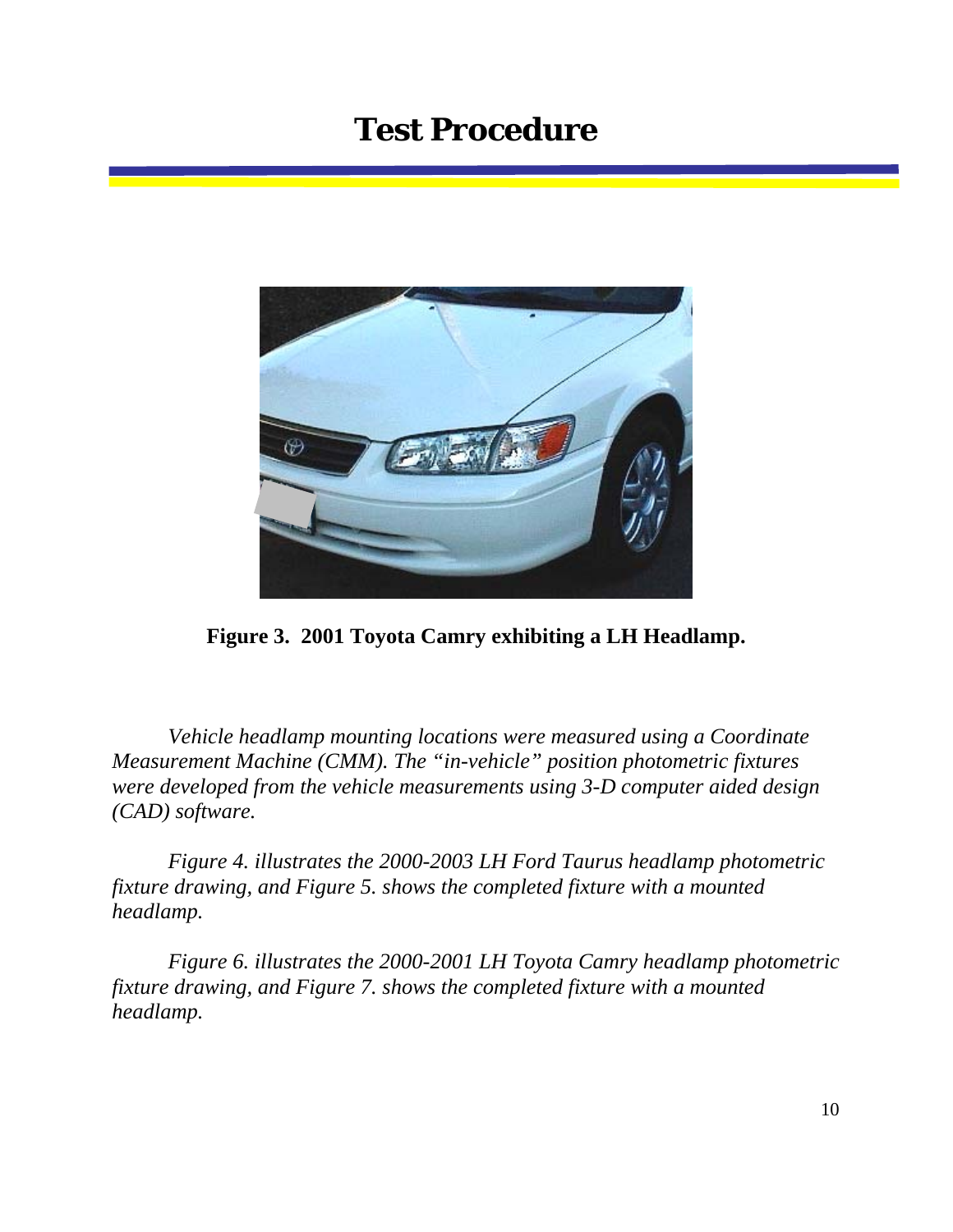

**Figure 4. 2000-2003 LH Ford Taurus CAD generated photometric fixture assembly drawing.**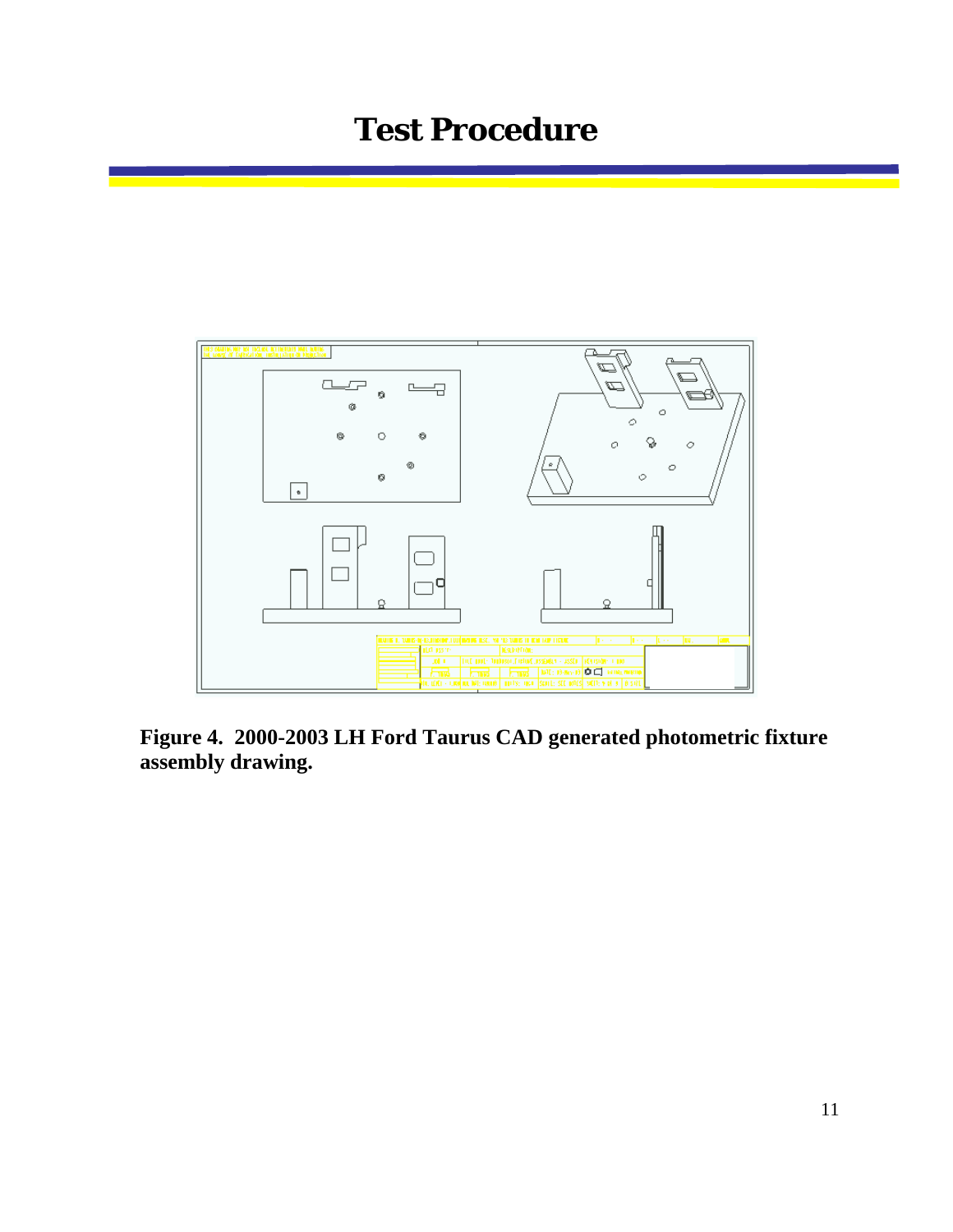

**Figure 5. 2000-2003 LH Ford Taurus headlamp mounted on the photometric test fixture.**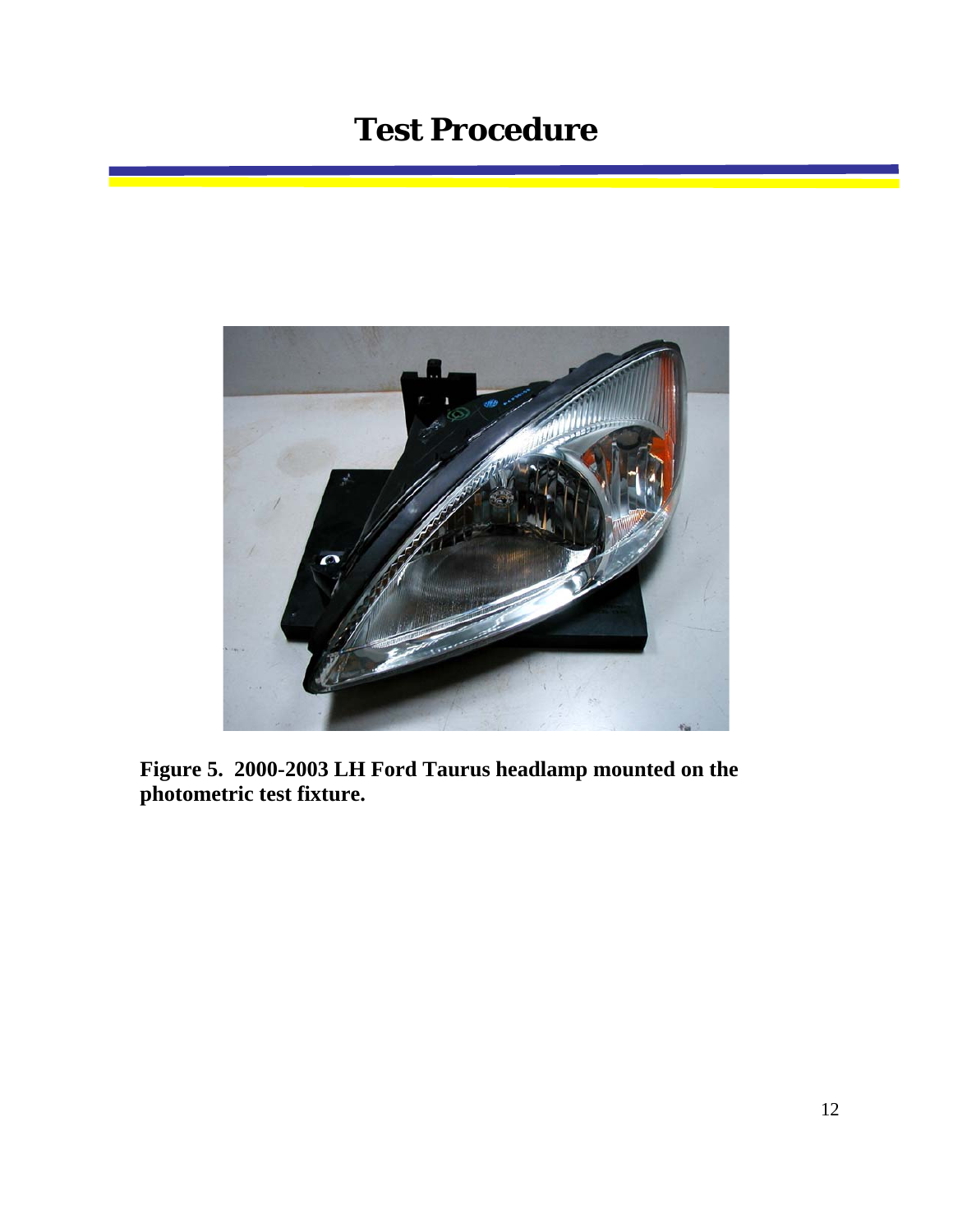

**Figure 6. 2000-2001 LH Toyota Camry CAD generated photometric fixture assembly drawing.**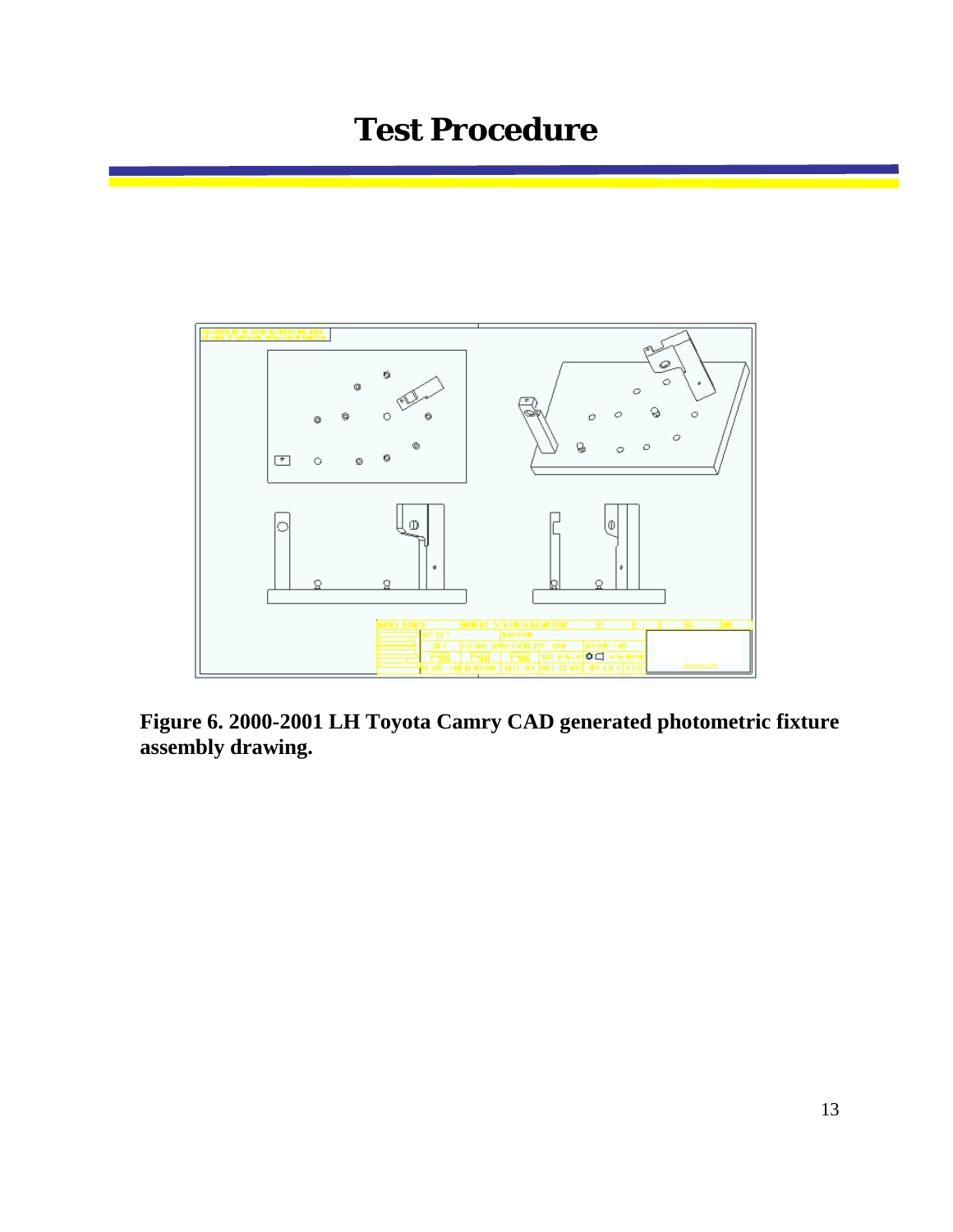

**Figure 7. 2000-2001 LH Toyota Camry headlamp mounted on the photometric test fixture.**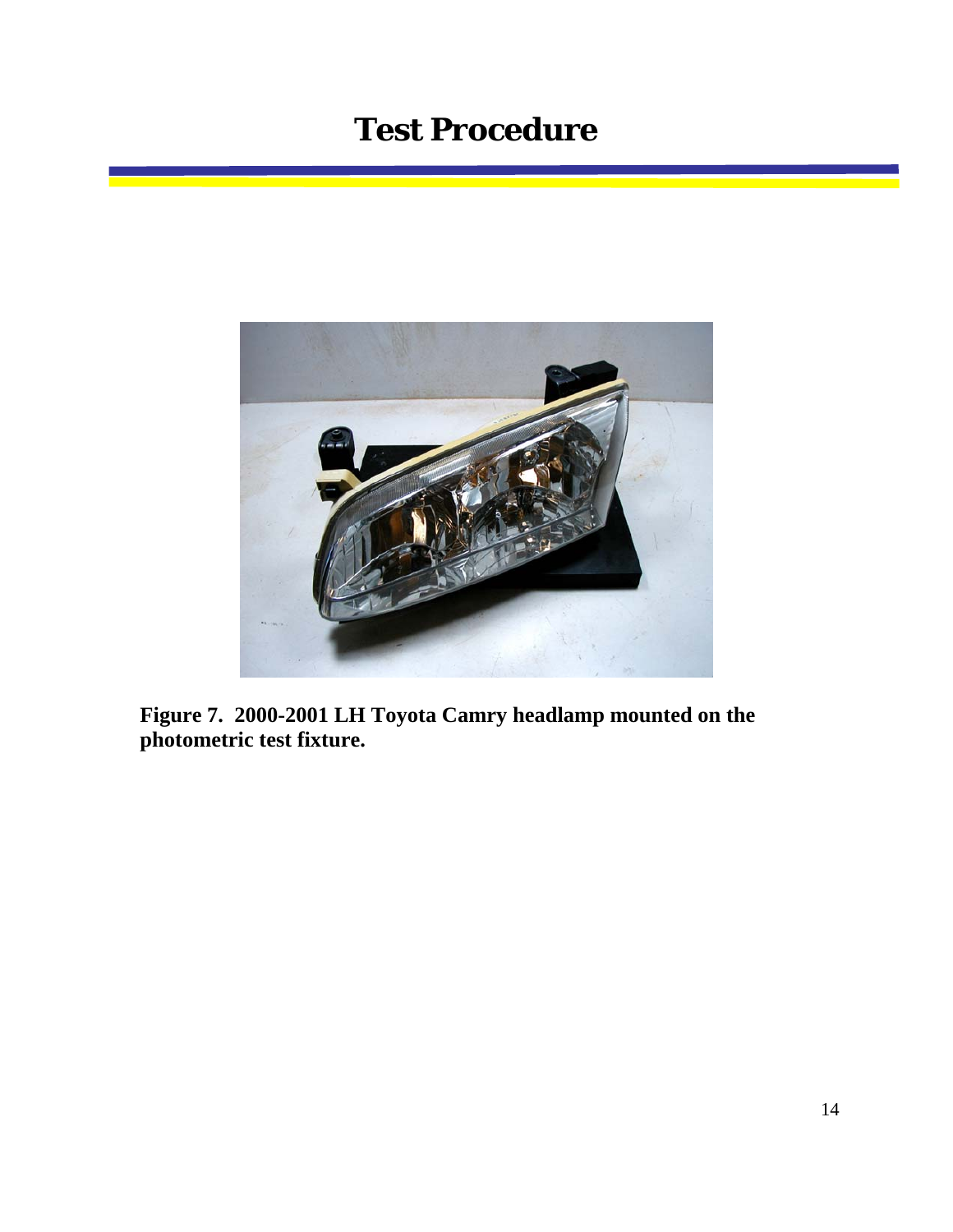#### Bulbs:

Not every headlamp that was purchased for this report came equipped with a bulb for the headlamp functions. The Ford Taurus headlamps manufactured by TYC were missing all bulbs and wiring harnesses. The OE and DEPO parts both had 9007 headlamp bulbs, turn signal/side marker bulbs and associated wiring harnesses. All three manufacturers supplied necessary bulbs on the Toyota Camry headlamps, which utilized 9006 bulbs for the low beam function and 9005 bulbs for the high beam function. Specifications for 9007, 9006, and 9005 bulbs are cited in SAE (Society of Automotive Engineers) standards.

According to the National Highway Traffic Safety Administration (NHTSA), headlamps must meet the FMVSS 108 requirements using "production" bulbs. Since the TYC Ford Taurus model was sold without bulbs and other hardware, five (5) 9007 bulbs were purchased through a licensed Ford Dealership Parts Department and used during the photometric testing. Specific information regarding the bulbs used for the photometric tests in this report is presented in Tables 2a and 2b.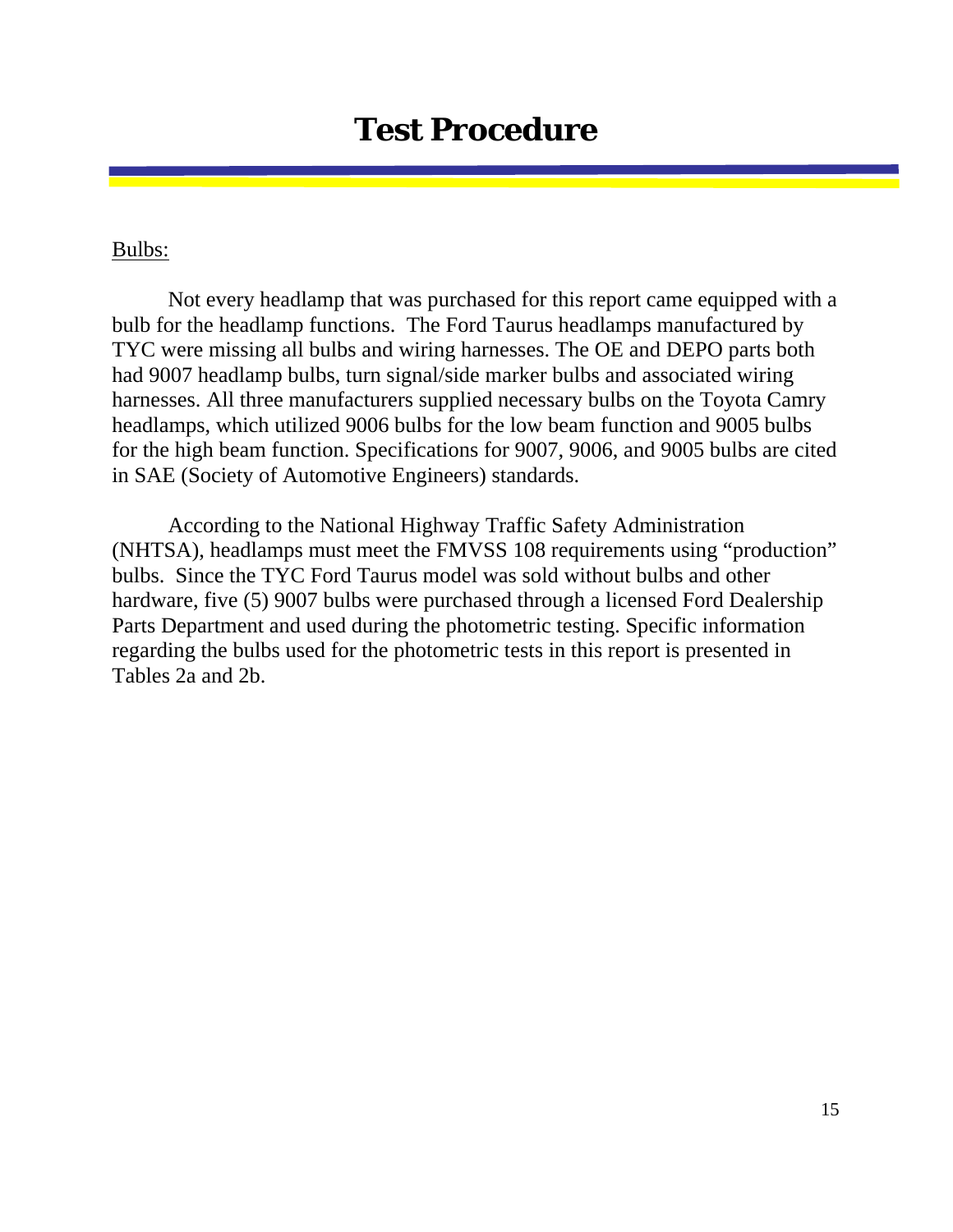| <b>Test Sample</b> |             | LH Ford Taurus (2000-2003) |                  |                   |  |  |  |
|--------------------|-------------|----------------------------|------------------|-------------------|--|--|--|
|                    |             | <b>OE</b>                  | DEPO*            | <b>TYC</b>        |  |  |  |
| A                  | Description | Sylvania 9007/HB5          | Philips 9007/HB5 | Sylvania 9007/HB5 |  |  |  |
|                    | Lot ID      | Aug 1203                   | F <sub>228</sub> | Apr 1202          |  |  |  |
| B                  | Description | Sylvania 9007/HB5          | Philips 9007/HB5 | Sylvania 9007/HB5 |  |  |  |
|                    | Lot ID      | Aug 1203                   | F <sub>221</sub> | May 09 02         |  |  |  |
| C                  | Description | Sylvania 9007/HB5          | Philips 9007/HB5 | Sylvania 9007/HB5 |  |  |  |
|                    | Lot ID      | Jul 21 03                  | F <sub>227</sub> | May 02 03         |  |  |  |
| D                  | Description | Sylvania 9007/HB5          | Philips 9007/HB5 | Sylvania 9007/HB5 |  |  |  |
|                    | Lot ID      | Aug 1203                   | F <sub>226</sub> | May 02 03         |  |  |  |
| E                  | Description | Sylvania 9007/HB5          | Philips 9007/HB5 | Sylvania 9007/HB5 |  |  |  |
|                    | Lot ID      | Aug 1203                   | F <sub>227</sub> | May 02 03         |  |  |  |

\* DEPO bulb lot numbers for reference only. Parts did not undergo photometric testing because they did not fit into the fixture based upon OEM in-vehicle position mounting point data.

#### **Table 2a. Description of Bulbs Utilized on 2000-2003 Ford Taurus for Photometric Tests**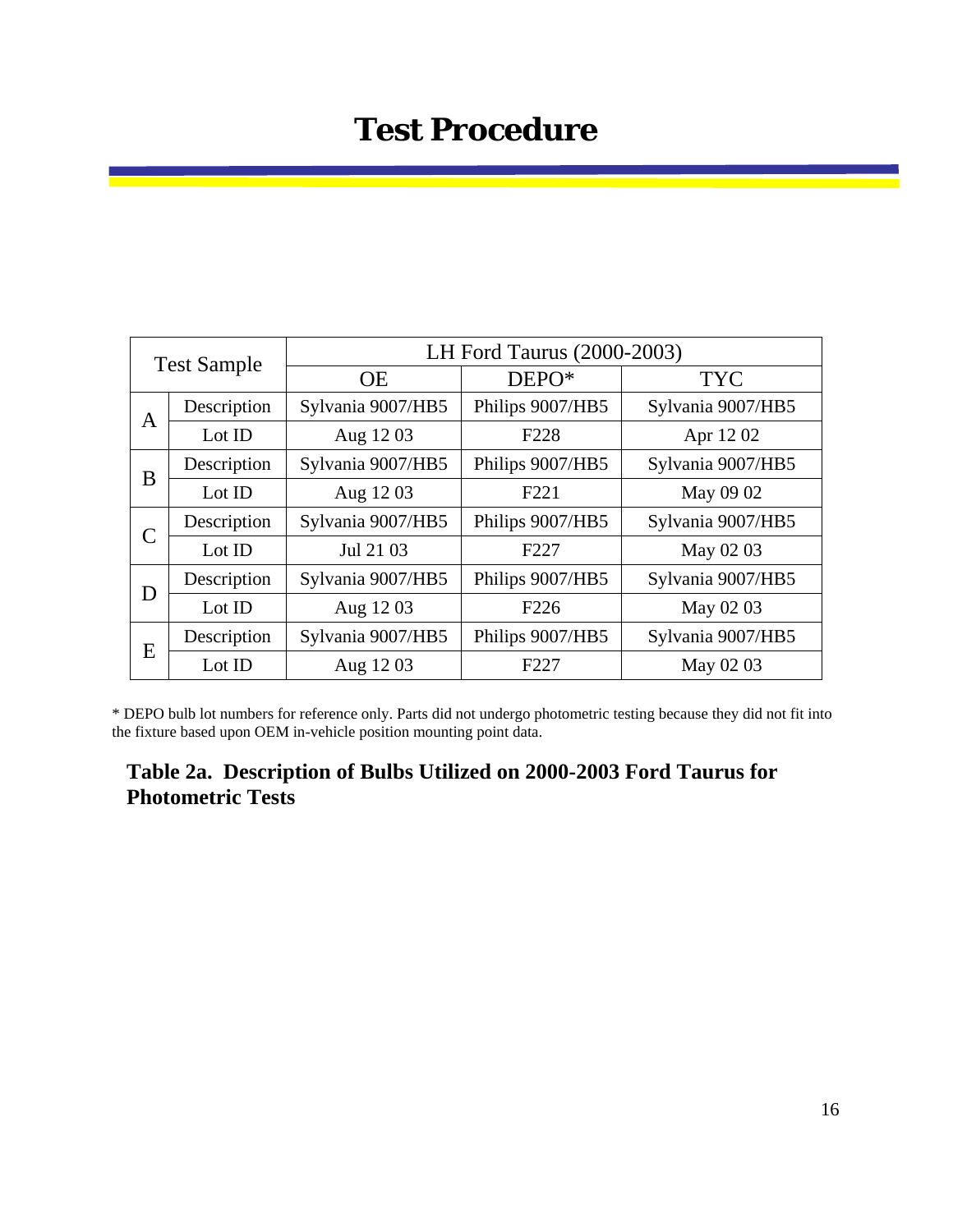| <b>Test Sample</b> |             | LH Toyota Camry (2000-2001) |                     |                     | LH Toyota Camry (2000-2001) |                     |                     |
|--------------------|-------------|-----------------------------|---------------------|---------------------|-----------------------------|---------------------|---------------------|
|                    |             | Low Beam                    |                     |                     | <b>High Beam</b>            |                     |                     |
|                    |             | <b>OE</b>                   | <b>DEPO</b>         | <b>TYC</b>          | <b>OE</b>                   | <b>DEPO</b>         | <b>TYC</b>          |
| A                  | Description | Sylvania<br>9006/HB4        | Philips<br>9006/HB4 | Philips<br>9006/HB4 | Sylvania<br>9005/HB3        | Philips<br>9005/HB3 | Philips<br>9005/HB3 |
|                    | Lot ID      | A0703                       | K211                | 25C3                | M3002                       | <b>B319</b>         | F303                |
| B                  | Description | Sylvania<br>9006/HB4        | Philips<br>9006/HB4 | Philips<br>9006/HB4 | Sylvania<br>9005/HB3        | Philips<br>9005/HB3 | Philips<br>9005/HB3 |
|                    | Lot ID      | <b>B0803</b>                | K211                | H <sub>224</sub>    | A2903                       | <b>B319</b>         | K217                |
|                    | Description | Sylvania<br>9006/HB4        | Philips<br>9006/HB4 | Philips<br>9006/HB4 | Sylvania<br>9005/HB3        | Philips<br>9005/HB3 | Philips<br>9005/HB3 |
|                    | Lot ID      | E1703                       | K211                | 25C3                | E3003                       | <b>B319</b>         | F303                |
| D                  | Description | Sylvania<br>9006/HB4        | Philips<br>9006/HB4 | Philips<br>9006/HB4 | Sylvania<br>9005/HB3        | Philips<br>9005/HB3 | Philips<br>9005/HB3 |
|                    | Lot ID      | E1703                       | K211                | 25C3                | E3003                       | <b>B319</b>         | F303                |
| E                  | Description | Sylvania<br>9006/HB4        | Philips<br>9006/HB4 | Philips<br>9006/HB4 | Sylvania<br>9005/HB3        | Philips<br>9005/HB3 | Philips<br>9005/HB3 |
|                    | Lot ID      | E1703                       | K211                | 25C3                | E3003                       | <b>B319</b>         | F303                |

**Table 2b. Description of Bulbs Utilized on 2000-2001 Toyota Camry for Photometric Tests**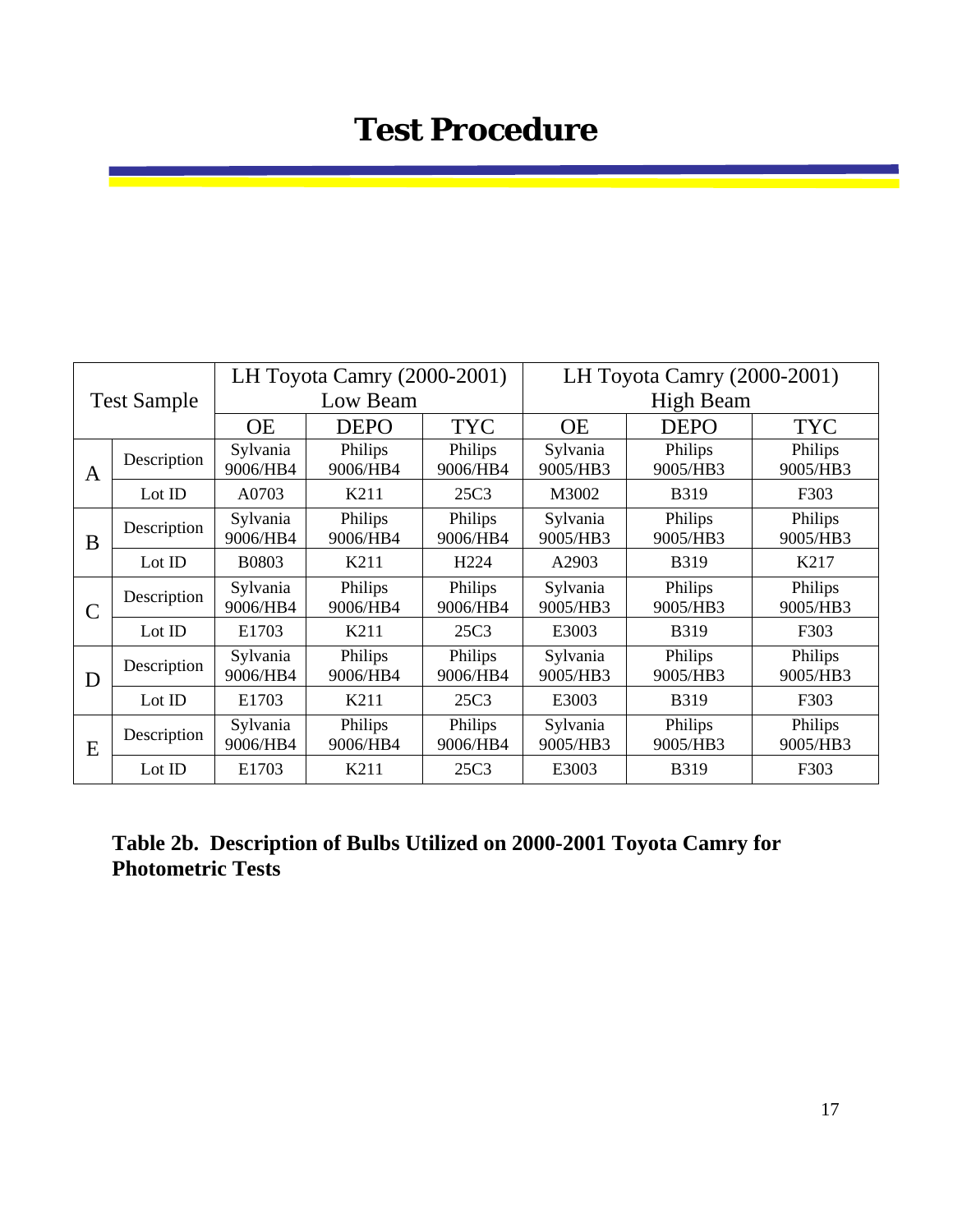#### Instrumentation and Test Process:

The photometric testing was performed in accordance with FMVSS 108 and the associated SAE standards using a Hoffman goniophotometer (Figure 8). The headlamp samples were mounted on the photometric fixture and then attached to the goniometer. The filament of the bulb was aligned with the axis of the goniometer and the photometric sensor using a laser system incorporated in the goniometer/photometer set-up. The lamp was then aimed at the photometric sensor using the VOR aiming method detailed in the Technical Background section of this report.



**Figure 8. Photometric laboratory instrumentation with a headlamp mounted on the goniometer table. The photometric sensor is located 100 feet from the center of the headlamp's bulb filament at the opposite end of the tunnel.**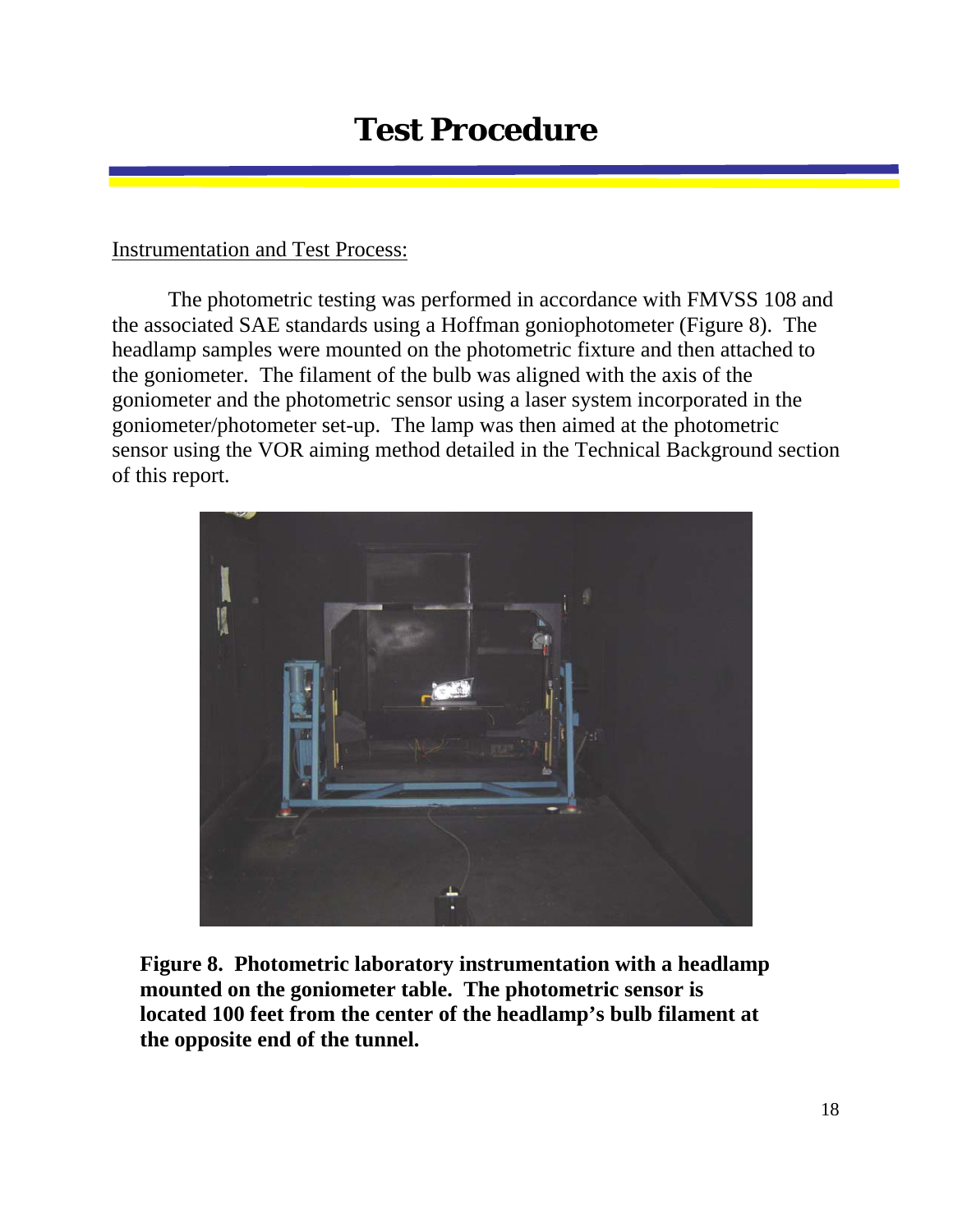Once a headlamp was aimed the bulb was energized and allowed to warm up and stabilize prior to the initiation of the photometric test. The low beam was tested first, followed by the high beam. The test pattern and light intensity criteria used for the headlamps was in accordance with FMVSS 108.

*Figure 9. and Figure 10. illustrate the Ford Taurus and Toyota Camry headlamps respectively mounted to the goniometer table.* 



**Figure 9. 2000-2003 LH Ford Taurus headlamp mounted to the goniometer table.**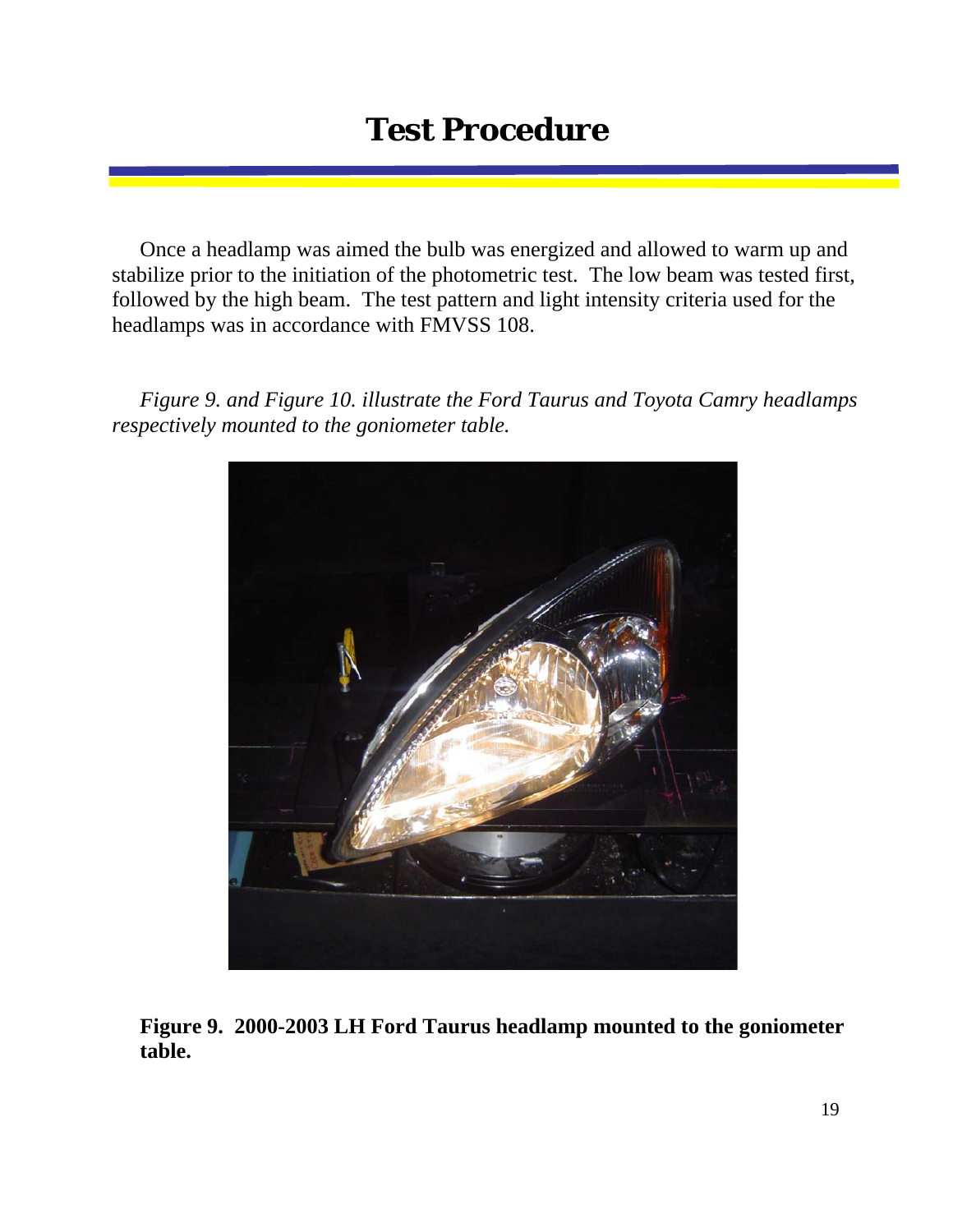

**Figure 10. 2000-2001 LH Toyota Camry headlamp mounted to the goniometer table.**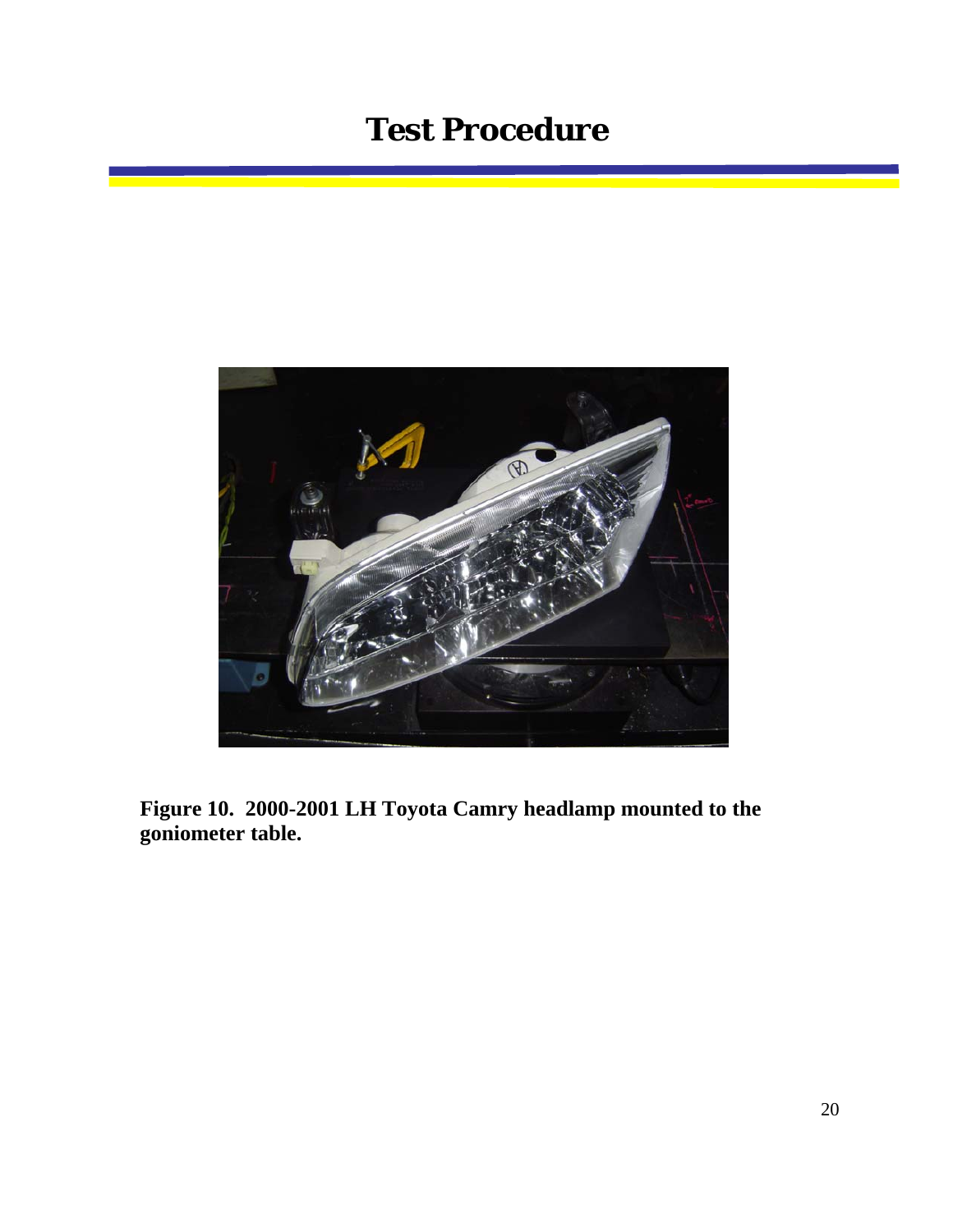#### *Photometric Test Results:*

#### Fixture Fit of Headlamp Models:

The DEPO Ford Taurus independently manufactured lamps exhibited excessive gaps, or did not mate with the mounting points in the same manner as the original equipment replacements. The variation in fixture fit may indicate that DEPO is not appropriately referencing the actual vehicles during their development process.

| <b>Test</b>   | LH Ford Taurus $(2000-2003)^T$ |                   |            | LH Toyota Camry $(2000-2001)^2$ |             |            |
|---------------|--------------------------------|-------------------|------------|---------------------------------|-------------|------------|
| Sample        | <b>OE</b>                      | DEPO <sup>3</sup> | <b>TYC</b> | <b>OE</b>                       | <b>DEPO</b> | <b>TYC</b> |
| A             | Pass                           | Fail              | Fail       | Pass                            | Fail        | Fail       |
| B             | Pass                           | Fail              | Fail       | Pass                            | Fail        | Fail       |
| $\mathcal{C}$ | Fail                           | Fail              | Fail       | Pass                            | Fail        | Fail       |
| D             | Pass                           | Fail              | Fail       | Pass                            | Fail        | Fail       |
| E             | Pass                           | Fail              | Fail       | Pass                            | Fail        | Fail       |
| % Failed      | 20%                            | 100%              | 100%       | 0%                              | 100%        | 100%       |

#### **Table 3. Results of Photometric Tests**

<sup>1</sup>Ford Taurus models were tested to FMVSS 108, Figure 27-2.

 $2$ Toyota Camry models were tested to FMVSS 108, Figure 17-2.

<sup>3</sup>DEPO Ford Taurus lamp did not fit the photometric fixture based upon OEM in-vehicle position mounting point data. Unlike the OE part which fit the photometric fixture, the DEPO part could not achieve "in-vehicle position" on the same fixture. This inability to achieve "in-vehicle position" immediately failed the part with regard to photometrics.

Note: At the time that they were purchased, the TYC headlamps had been certified to the Manufacturers' Qualification and Validation Program (MQVP).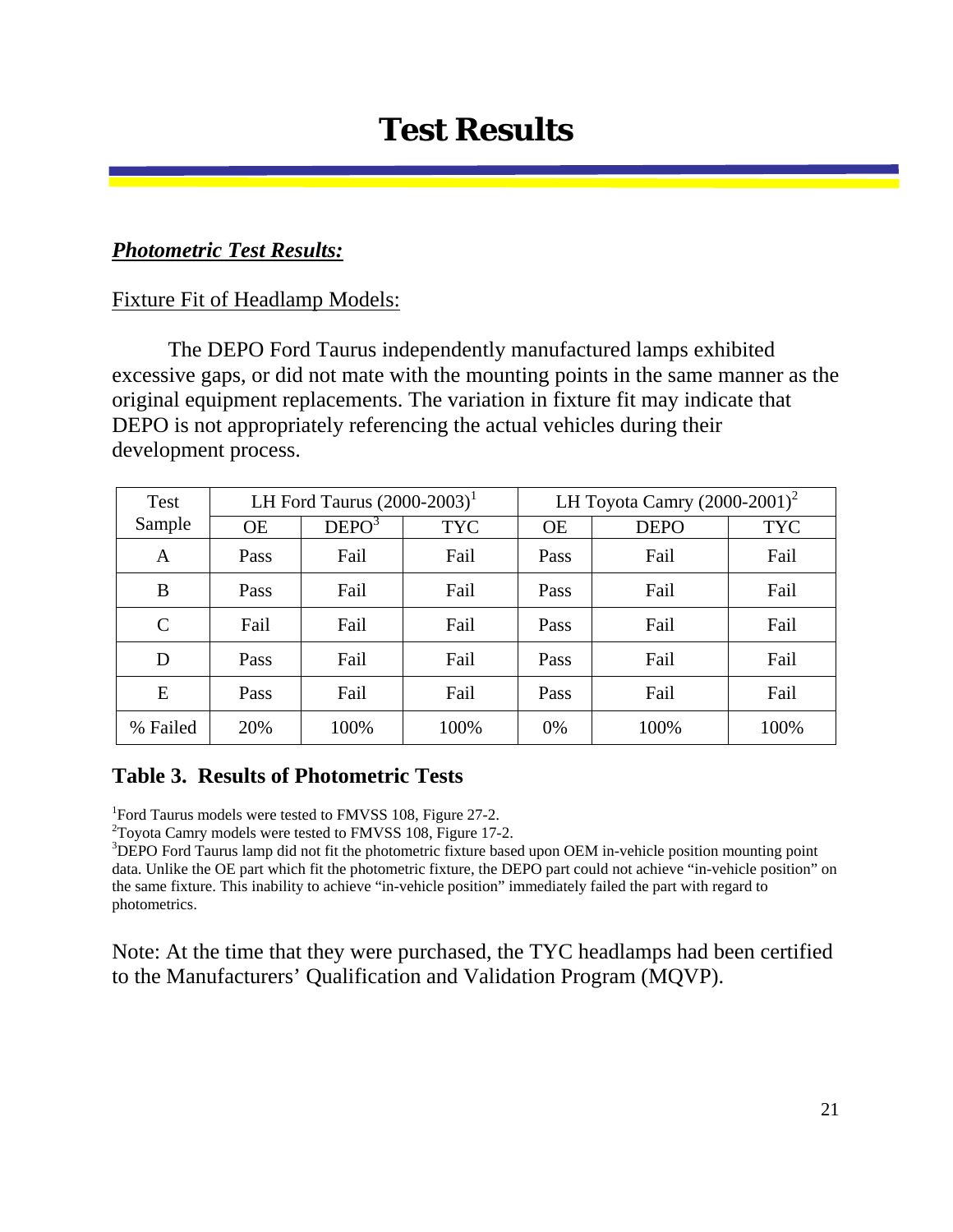Table 3. indicates that 100% of the independently manufactured headlamps tested failed to conform to the FMVSS 108 photometric requirements. Meanwhile, only 10% of the original equipment manufactured headlamps tested failed to conform to the FMVSS 108 photometric requirements. It is important to remember that once a lamp fails during the aim portion of the test, the lamp has officially failed FMVSS 108 photometric requirements. For purposes of comparing photometric qualities of each lamp with respect to the test points called out in Figures 17-2 and 27-2 of FMVSS 108, each lamp's low beam and high beam was tested as well.

The photometric results indicate widespread photometric nonconformance to FMVSS 108 by the independently manufactured replacement headlamps. There are indications that the structural "optics" of some of the independent parts may have the capability of meeting the FMVSS 108 photometric requirements once the chosen method of aim coincides with the proper optics. This may imply that the independent manufacturers do not fully comprehend the requirements of FMVSS 108, or they are disregarding the requirements.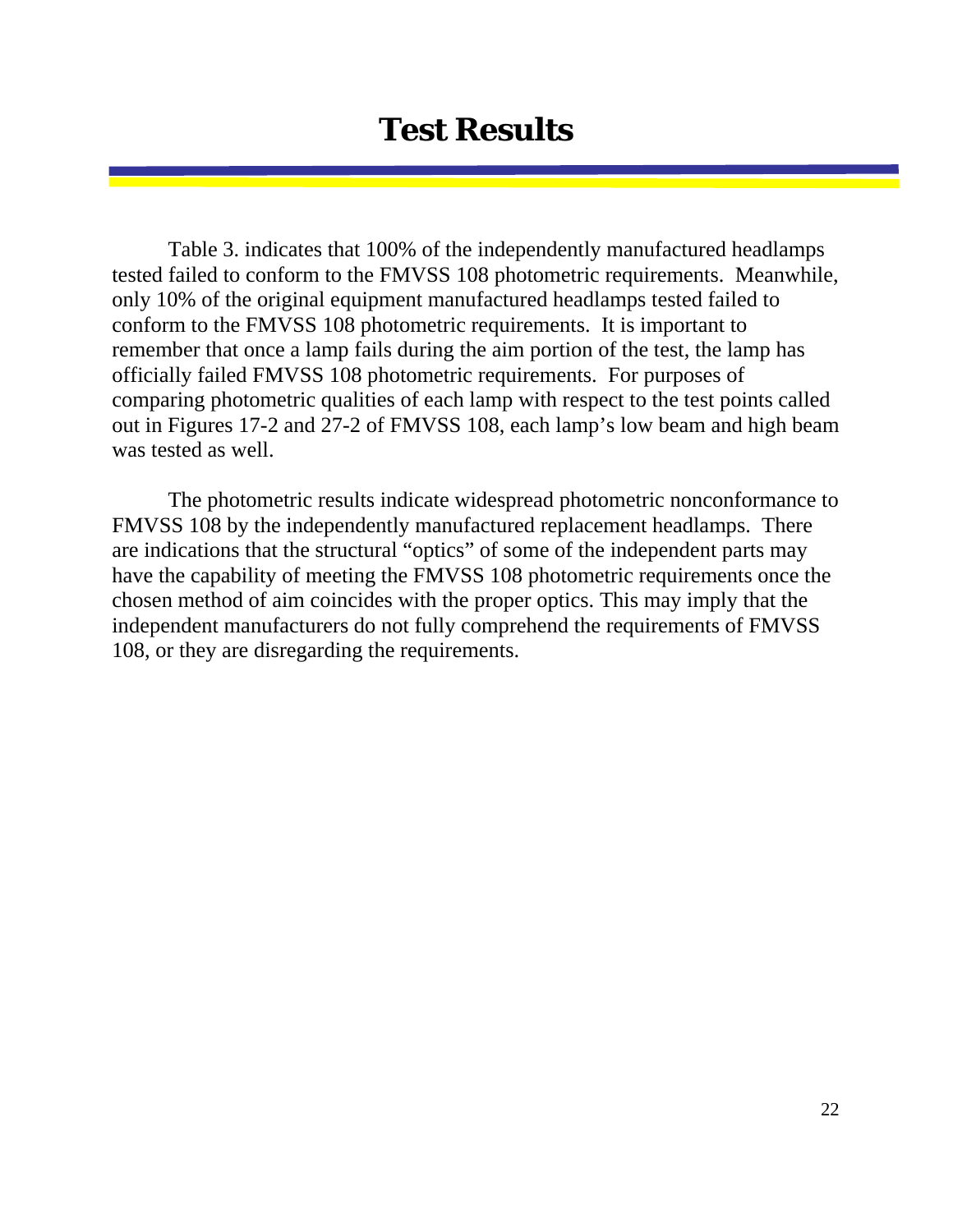Beam Patterns of the Independent Replacement Headlamps:

In addition to the 100% failure rate from the photometric test, the visual appearance of the independent headlamp beam patterns varied from the original equipment replacement lamps. This was illustrated by comparing the low beam patterns of the original equipment replacement lamps to independent replacement headlamps that did not meet the FMVSS 108 photometric requirements.

*Figures 11., and 12. provide digital photographic comparisons between the Ford Taurus original equipment manufacturer (OEM) replacement, TYC, and DEPO low beam patterns when aimed in accordance with FMVSS 108.* 

*Figures 13., 14., and 15. provide digital photographic comparisons between the Toyota Camry original equipment manufacturer (OEM) replacement, TYC, and DEPO low beam patterns when aimed in accordance with FMVSS 108.*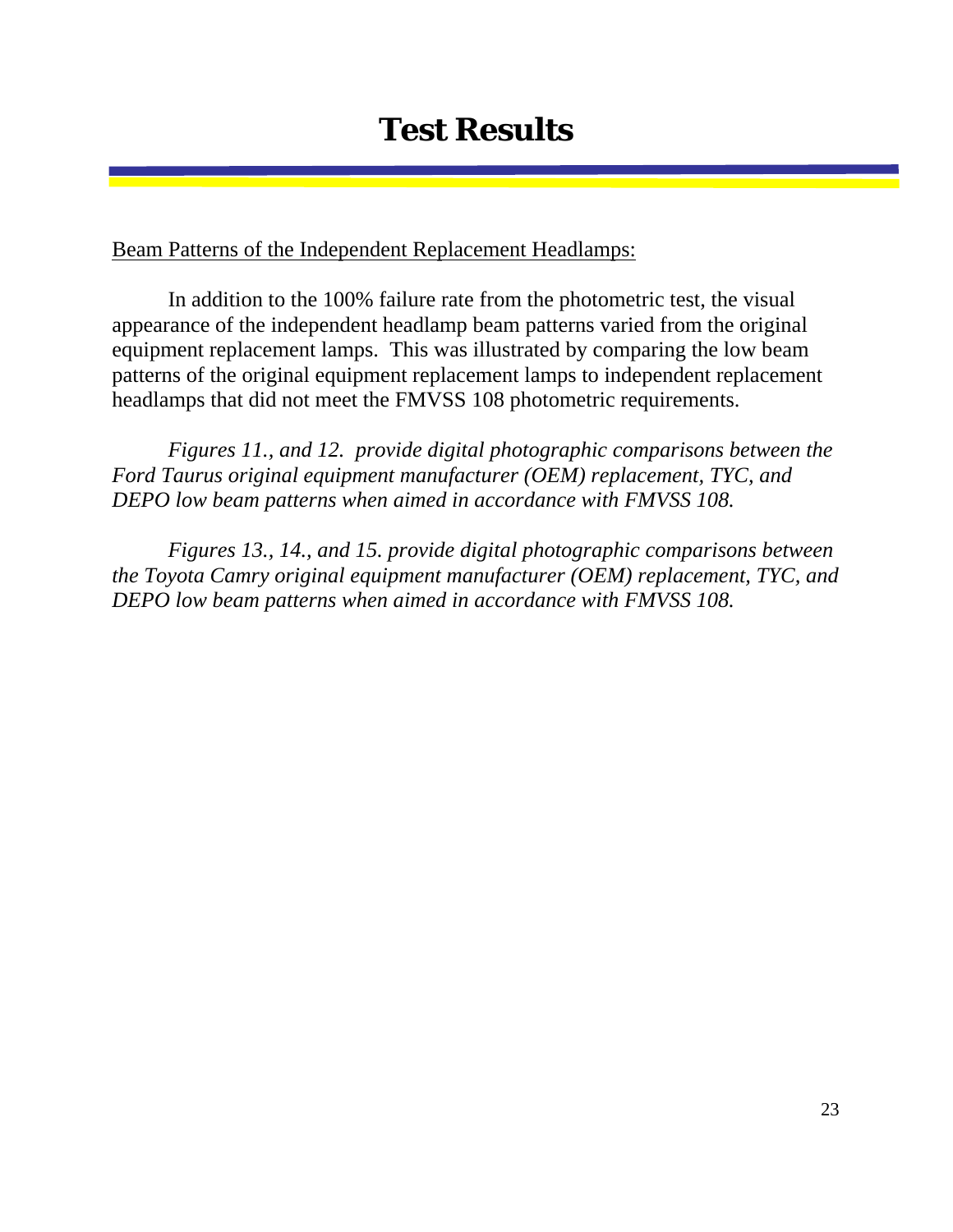

**Figure 11. A Ford Taurus original equipment manufacturer (OEM) replacement low beam when aimed using the VOR method.** 



**Figure 12. A TYC Ford Taurus low beam when aimed using the VOR method.**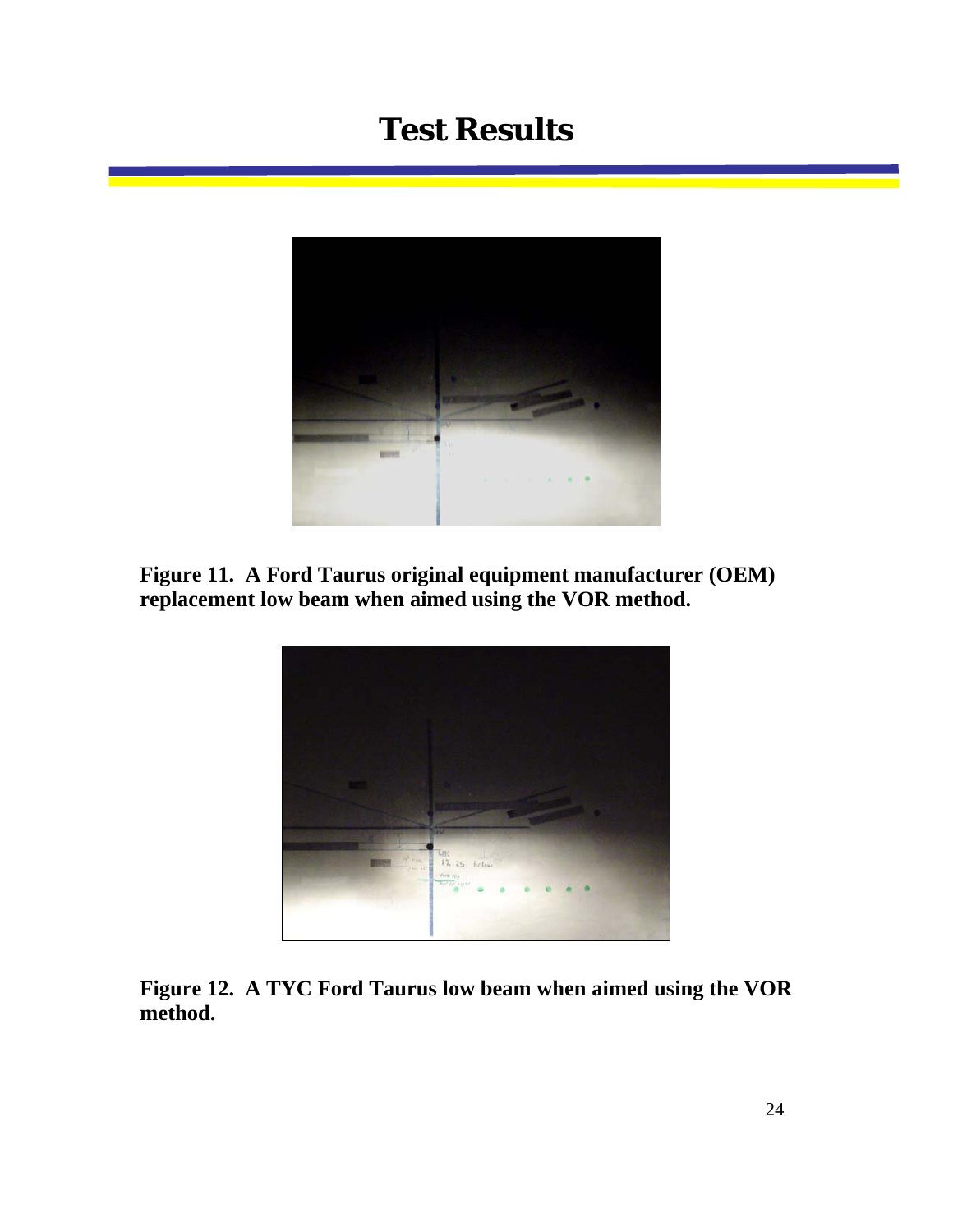

**Figure 13. An original equipment manufacturer (OEM) replacement Toyota Camry low beam pattern aimed using the VOR method.**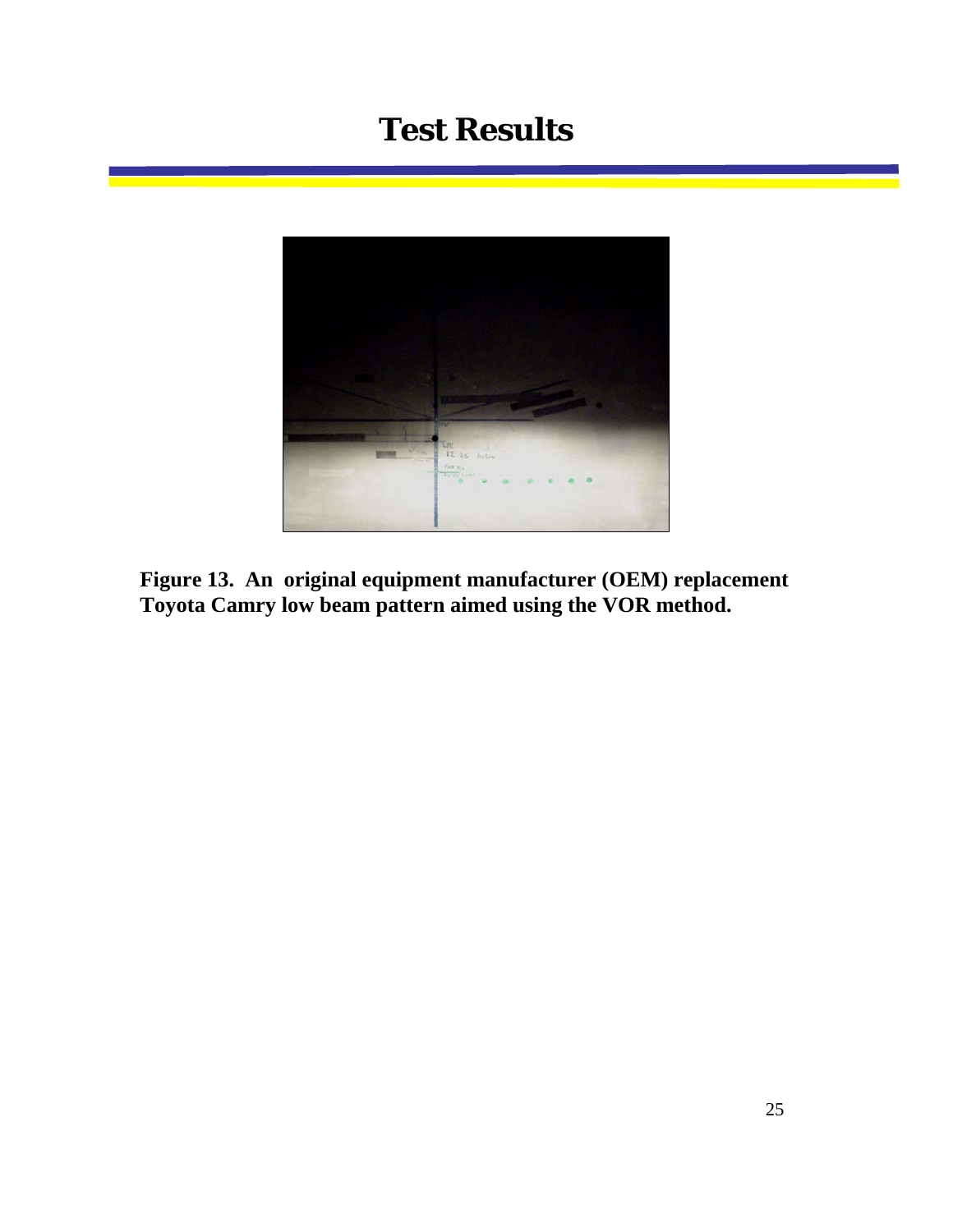

**Figure 14. A TYC Toyota Camry low beam pattern aimed using the VOR method.** 



**Figure 15. A DEPO Toyota Camry low beam pattern aimed using the VOR method.**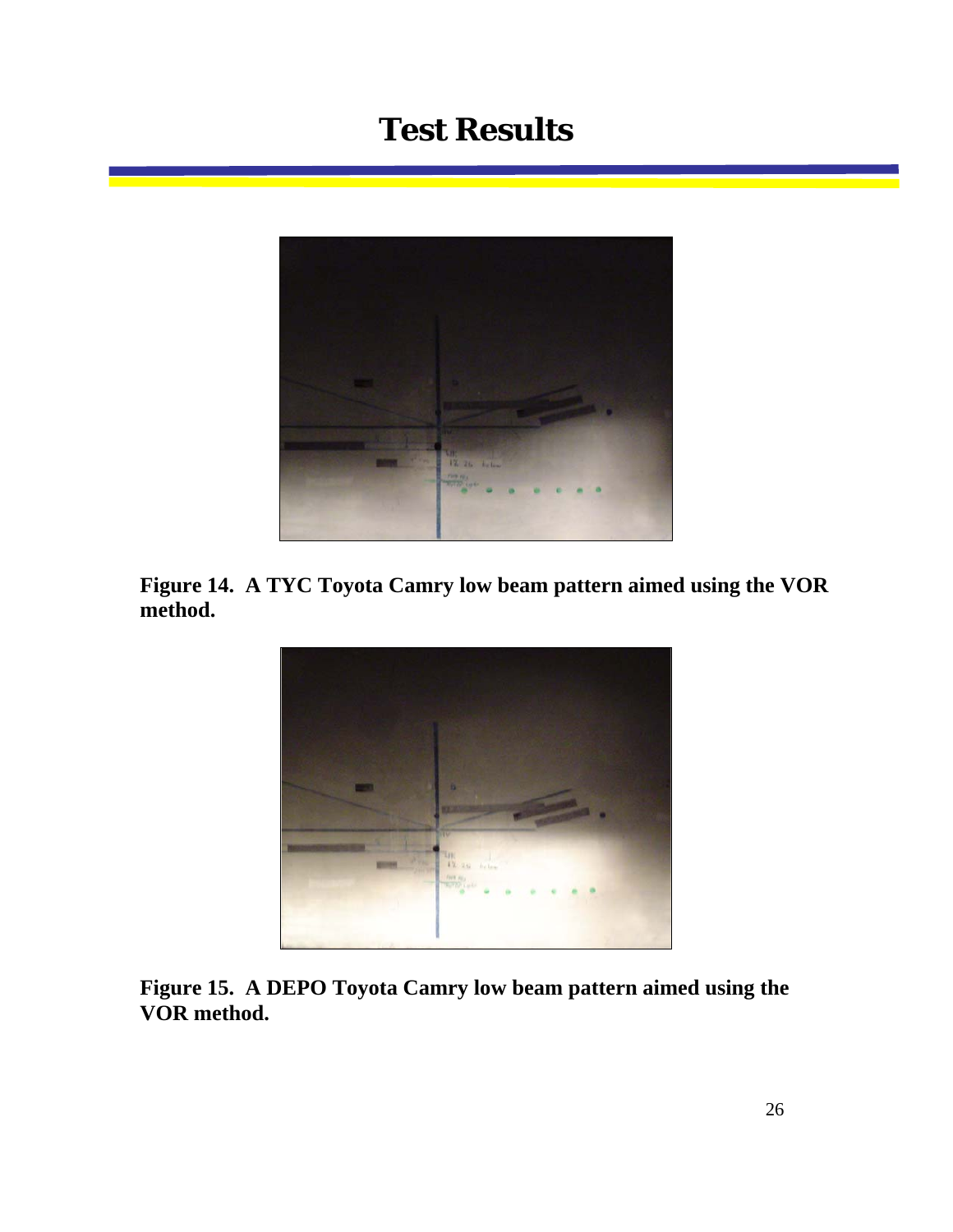*It is feasible for a range of beam patterns to fall within the FMVSS 108 requirements. However, beam patterns displayed in Figures 12., 14., and 15. do not meet the FMVSS 108 requirements when evaluated using the photometric test instrumentation.*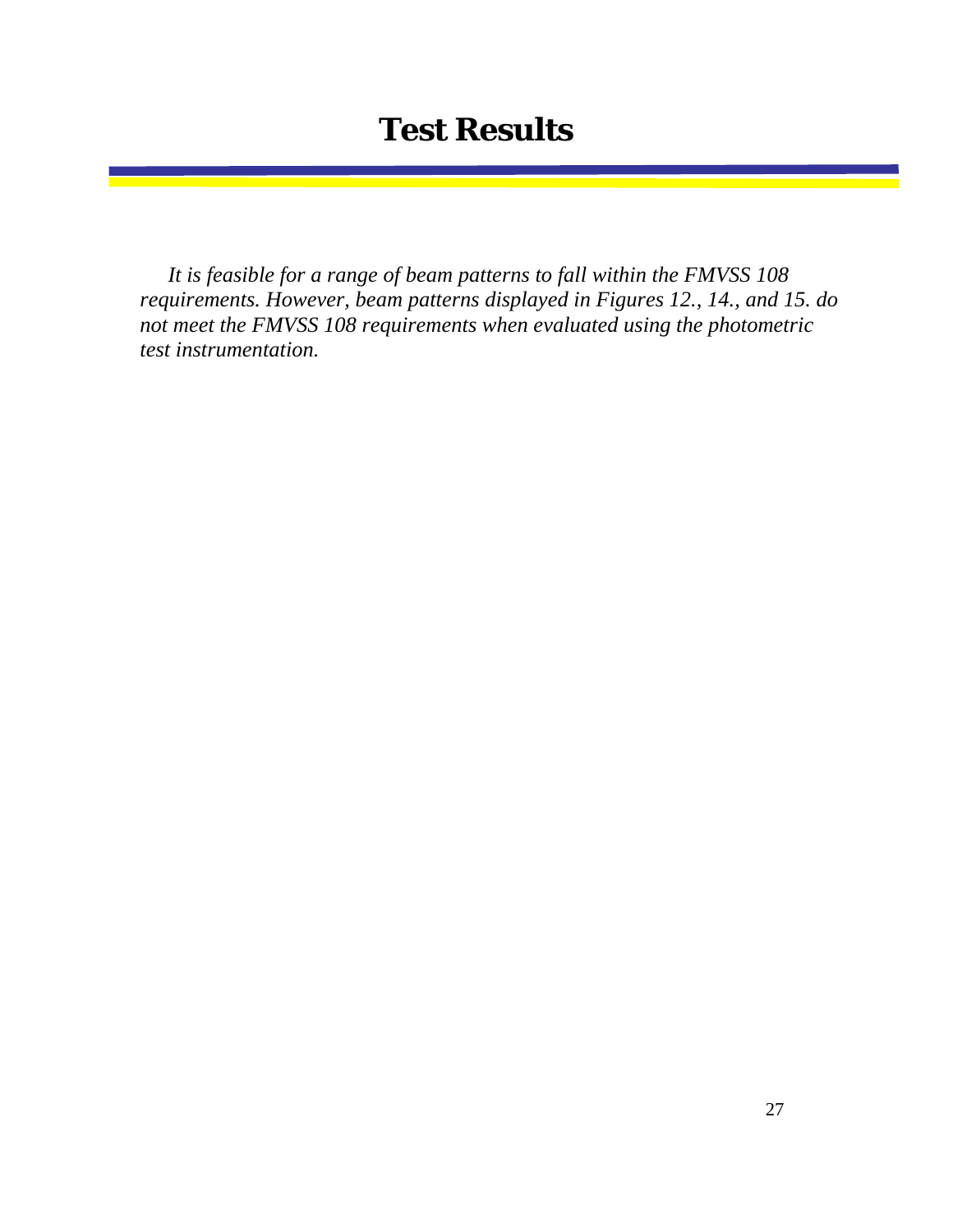#### Humidity Test:

In addition to testing the lamps for FMVSS 108 photometric conformance, a humidity test was performed in accordance with the procedures cited in FMVSS 108. The acceptance criteria for these tests require passing physical criteria and subsequently conforming to the FMVSS 108 photometric requirements. A humidity test run to the specifications of FMVSS 108 was run on one headlamp from each model for a total of six (6) humidity samples. These samples were labeled "E." Because the DEPO Ford Taurus lamp did not fit into the fixture based upon OEM in-vehicle position mounting point data, it did not undergo the postexposure photometric testing.

The FMVSS 108 humidity test involves a 72-hour exposure to 38°C and a minimum of 90% relative humidity followed by an hour-long exposure to a regulated airflow. In addition, to meeting the photometric test requirement following the humidity test, the acceptance criteria also states that the inside of the headlamp shall show no evidence of delamination or moisture, fogging, or condensation visible without magnification. None of the lamps exhibited any condensation after the dry-out portion of the test. Both original equipment replacement headlamps passed photometric requirements after the humidity test, while the three of the independently manufactured headlamps failed photometric requirements after the humidity test. Test results indicate that sample "E" photometric failures on independently manufactured depended largely on faulty aim or optical construction, and not on moisture ingression due to the humidity test.

#### Vehicle Test Fit:

 The laboratory photometric and performance test data indicates a high rate of nonconformance to FMVSS 108 requirements. In addition, some of the independently manufactured Taurus and Camry were found to show variation in the fit to the respective vehicles when compared to the OEM original equipment and the OEM original equipment replacement lamps. The independently manufactured lamps fit variations included mounting clips that fit too loosely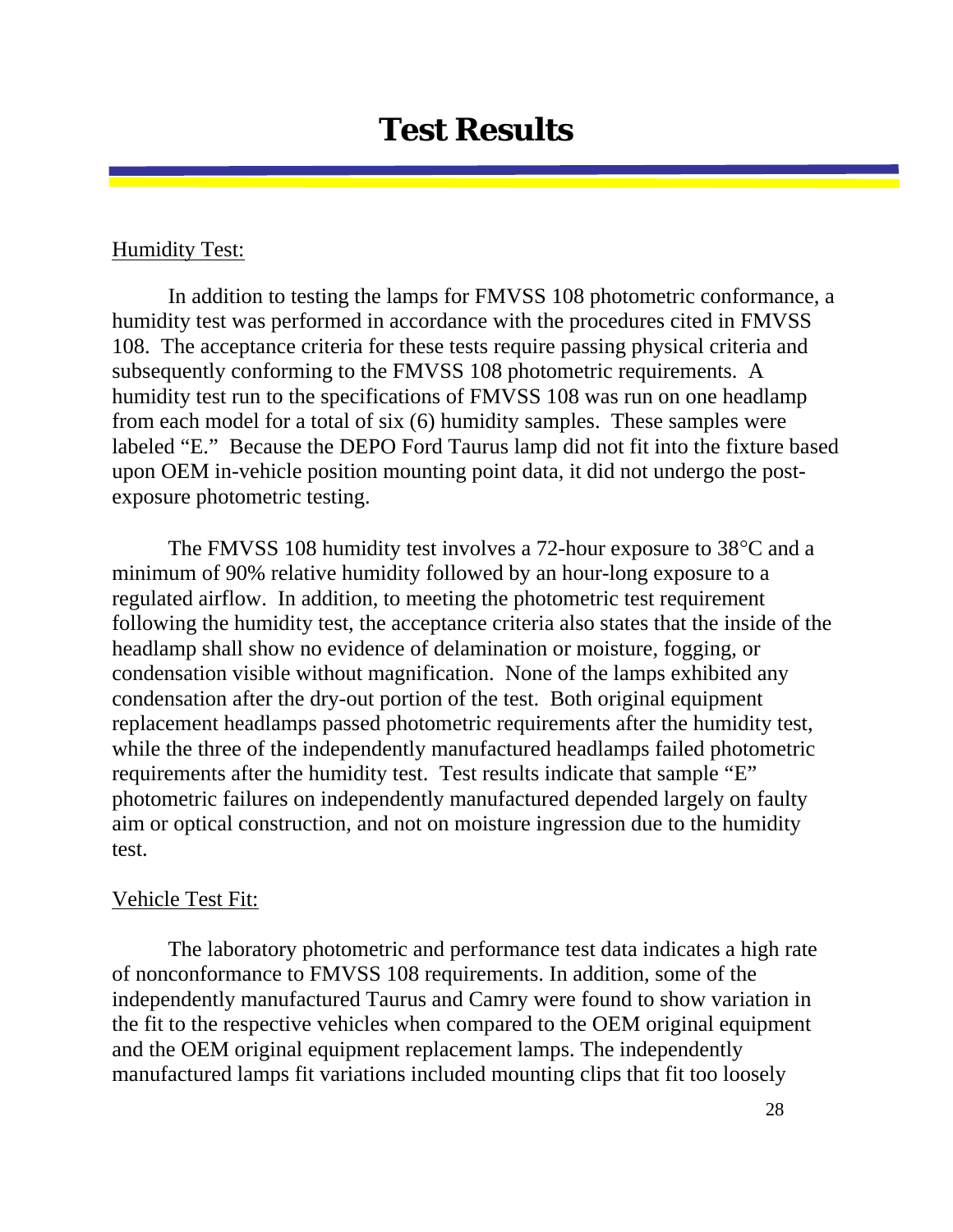## **Humidity Test and Vehicle Test Fit**

causing the lamp to "wobble" in the vehicle, as well as areas of excessive high flush and wide gap when fit on a car. The variation in vehicle fit may indicate that the independent manufacturers are not appropriately referencing the actual vehicles during the development process.